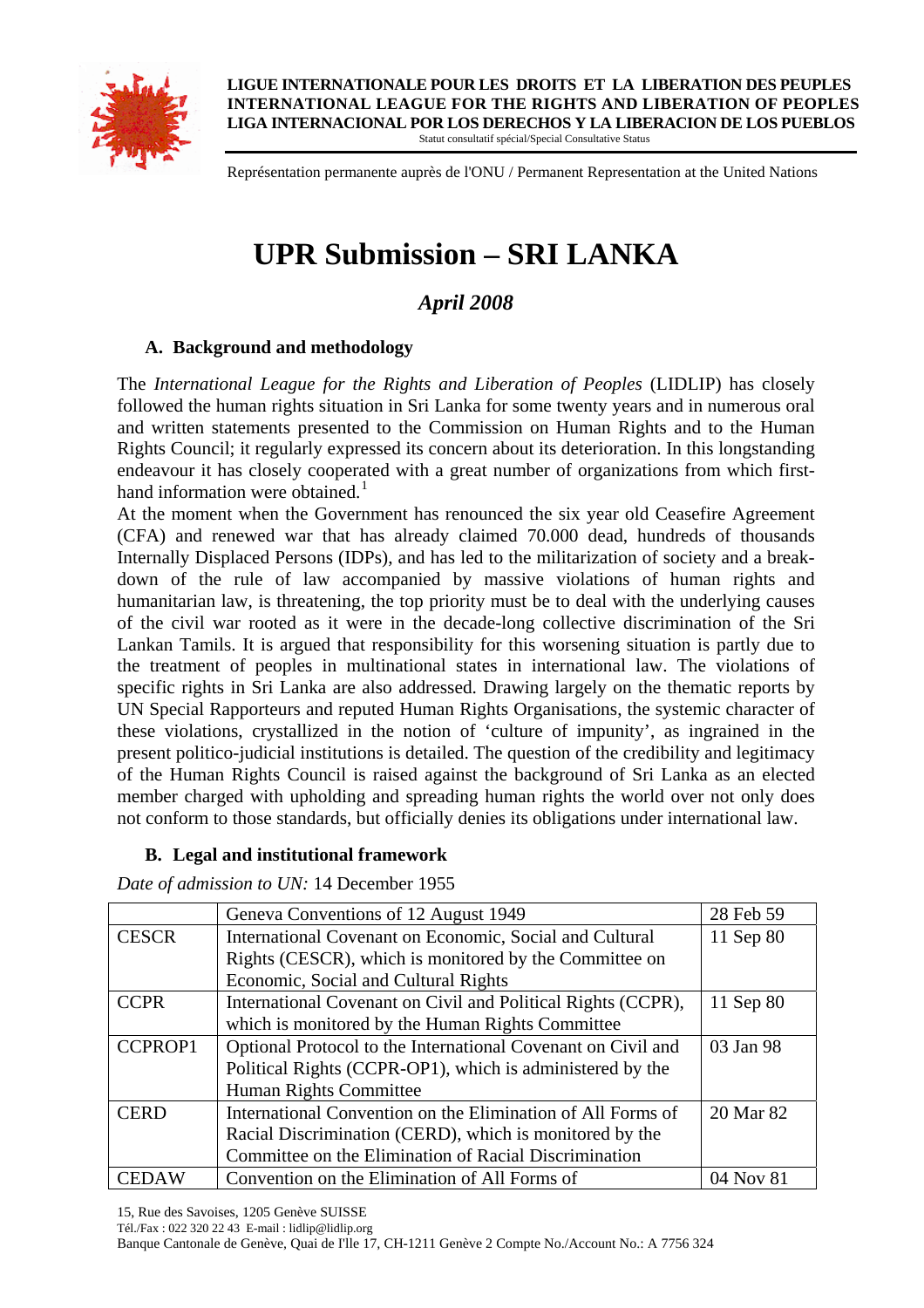|                | Discrimination against Women (CEDAW), which is                |             |
|----------------|---------------------------------------------------------------|-------------|
|                | monitored by the Committee on the Elimination of              |             |
|                | Discrimination against Women                                  |             |
| <b>CEDAWOP</b> | Optional Protocol to the Convention on the Elimination of All | 15 Jan 03   |
|                | Forms of Discrimination against Women                         |             |
| <b>CAT</b>     | Convention against Torture and Other Cruel, Inhuman or        | 02 Feb 94   |
|                | Degrading Treatment or Punishment (CAT), which is             |             |
|                | monitored by the Committee against Torture                    |             |
| <b>CRCOPAC</b> | Optional Protocol to the Convention on the Rights of the      | 12 Feb 02   |
|                | Child (CRC-OP-AC) on the involvement of children in armed     |             |
|                | conflict                                                      |             |
| <b>CMW</b>     | International Convention on the Protection of the Rights of   | 01 Jul 03   |
|                | All Migrant Workers and Members of Their Families             |             |
| <b>CRC</b>     | Convention on the Rights of the Child                         | 11 Aug 91   |
|                | Convention on the Rights of Persons with Disabilities         | 30 March 07 |

# **C. Violations of specific rights**

### *Self-determination*

Based on historical and socio-political evidences, several organizations have always argued that the Sri Lankan Tamils fulfil all the criteria to qualify as a people. Not only a common culture, language and religion but also a typical traditional settlement area, a shared history and democratically expressed will characterize them as a nation. Moreover, they share the experience of a people that has been systematically and collectively discriminated against, even persecuted in independent Sri Lanka. The majority community of Sinhala Buddhists has effectively appropriated the government machinery and changed the constitution to its advantage so much so that the State has ceased to represent all the peoples living on the island. The split of society along ethnic lines became apparent with the outbreak of civil war in 1983 with Tamils fighting for their independent state in order to find at least security, social justice, equality and economic well-being.<sup>[2](#page-21-1)</sup>

### *Non discrimination and equality*

Despite being party to the two 1966 Covenants and having ratified the four Geneva Conventions, successive governments of Sri Lanka are responsible of collective punishment of Tamils, of having indiscriminately bombarded schools, refugee camps, and churches, of having blocked food and medical supplies to the population in the Northeast.<sup>[3](#page-21-1)</sup>

On January 3, 2008, the Government of Sri Lanka (GoSL) announced the abrogation of the 2002 Ceasefire Agreement (CFA) with the Liberation Tigers of Tamil Eelam (LTTE). Having routed the LTTE in the East in July, the present GoSL feels emboldened to pursue a *purely military solution*, as all of its predecessors have eventually done. Neither the estimated 70.000 dead, nor the close to a million  $IDPs<sup>4</sup>$  $IDPs<sup>4</sup>$  $IDPs<sup>4</sup>$ or the over 650.000 Tamil expatriates, nor the massive destruction in property already caused in the war that began in 1983.

### *Right to life, liberty and security of the person*

Over the years, the reports of the various Special Rapporteurs as well as different NGOs have identified three principal types of human rights violations: (a) disappearances; (b) torture and extrajudicial killings in custody; (c) impunity. Disappearances<sup>[5](#page-21-1)</sup> are a particular scourge of the country. Going back to the period 1987-1991 when according to official figures 30.000 people disappeared, the practice has resurfaced particularly after the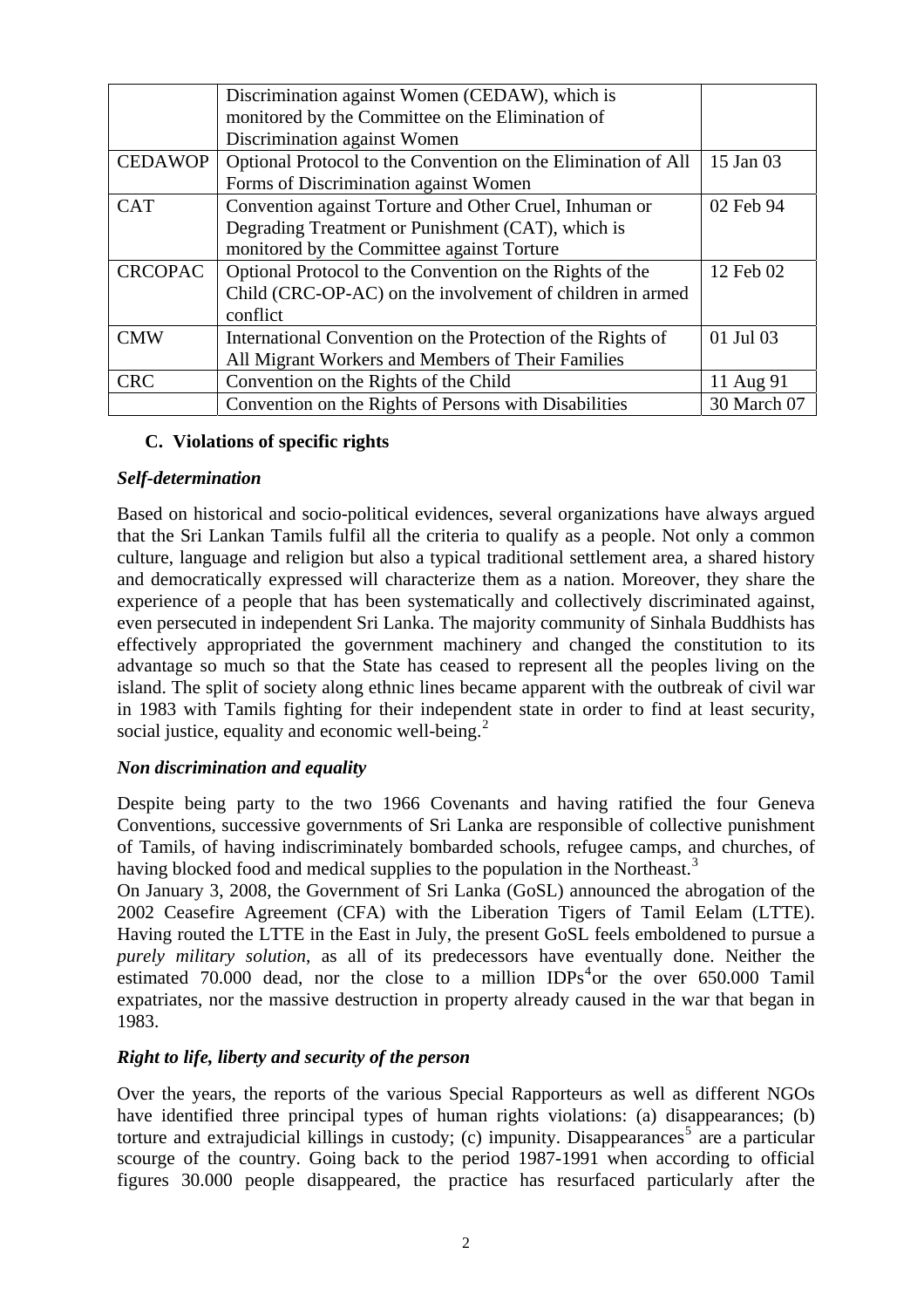resumption of hostilities since mid-2006. According to the then Foreign Minister every 5 hours a person is abducted, mostly in Colombo and in the Northeast. The victims are essentially young Tamil men (65-70 %), but also parliamentarians, journalists, clergymen and academics are not spared. Many of the enforced disappearances are carried out anonymously by security personnel coming in a 'white van' without number plates or by proxy through the paramilitary Karuna faction operating in the East.<sup>[6](#page-21-1)</sup> Carried out in broad daylight, they are part of the government's strategy to intimidate, if not terrorize the local Tamil (speaking) population wholesale suspected of supporting the LTTE. As to extrajudicial killings, the most glaring recent examples are the execution-style murder of 17 humanitarian workers of Action Contre la Faim in August 2006 probably by Security Forces<sup>[7](#page-21-1)</sup> and of the youngsters in Bindunuwewa in an organized attack by a Sinhalese mob with the camp guards looking on. In both cases, either the investigations yielded no results, or the accused were eventually discharged because of 'lack of evidence'.[8](#page-21-1)

### *Right to an effective remedy and to a fair trial*

The collapse of law and order is part of a system characterized by the concentration of power in the executive and the important role of the security forces. They have led to authoritarian government and arbitrary rule, undermined the rule of law and due process, politicized the judiciary and established a culture of impunity. There is not only the extraordinary powers invested in the 'executive presidency'<sup>[9](#page-21-1)</sup>, there are also the Emergency Regulations which have been in force practically uninterruptedly for decades on end. Reintroduced in August 2005 and reinforced by the even more draconian Prevention and Prohibition of Terrorism and Specified Terrorist Activities Act of December 2006, behind the façade of legality they practically allow for the criminalization of any activity and the arrest of anyone without a warrant for about 12 months without charge who is deemed to act 'in any manner prejudicial to the national security or to the maintenance of public order, or to the maintenance of essential services'. Already in violation of Sri Lanka's obligation under the ICCPR Article 10, the law enforcement authorities are provided immunity for any act performed 'in good faith'. As if this were not enough, they are allowed to dispose of bodies in secret. In violation of the legal provisions, unauthorized detention centres continue to be maintained, abductions are not reported to courts, including the National Human Rights Committee, nor are relatives informed, records kept, or places of detention revealed. Another example is the nonimplementation of the  $17<sup>th</sup>$  amendment to the condition which provides for the establishment of a Constitutional Council to nominate independent members to various government commissions, such as the police, public services, including the judiciary and superior courts, or the Human Rights Commission, etc.

#### *Internally displaced persons*

The plight of the the IDPs and civilian population has worsened over the last 20 months due to the resumption of hostilities. There are more IDPs now, approximately 850 000, than at the beginning of the Ceasefire Agreement (CFA). A breakdown of IDPs figures shows that:

- There are approximately 350 000 pre-CFA conflict displaced;
- There have been 350 000 IDPs displaced in 2006-2007 due to the resumption of hostilities;
- And there are approximately 150 000 tsunami IDPs still in temporary shelters.

The humanitarian situation, which is reaching crisis proportions, and obstacles and difficulties faced by the humanitarian community, must be seen in the larger context of the attacks on Tamil civil society, the media and the Tamil community in large. The GoSL security forces and affiliated paramilitaries have participated in:

restricting the flow of humanitarian relief and access to IDPs,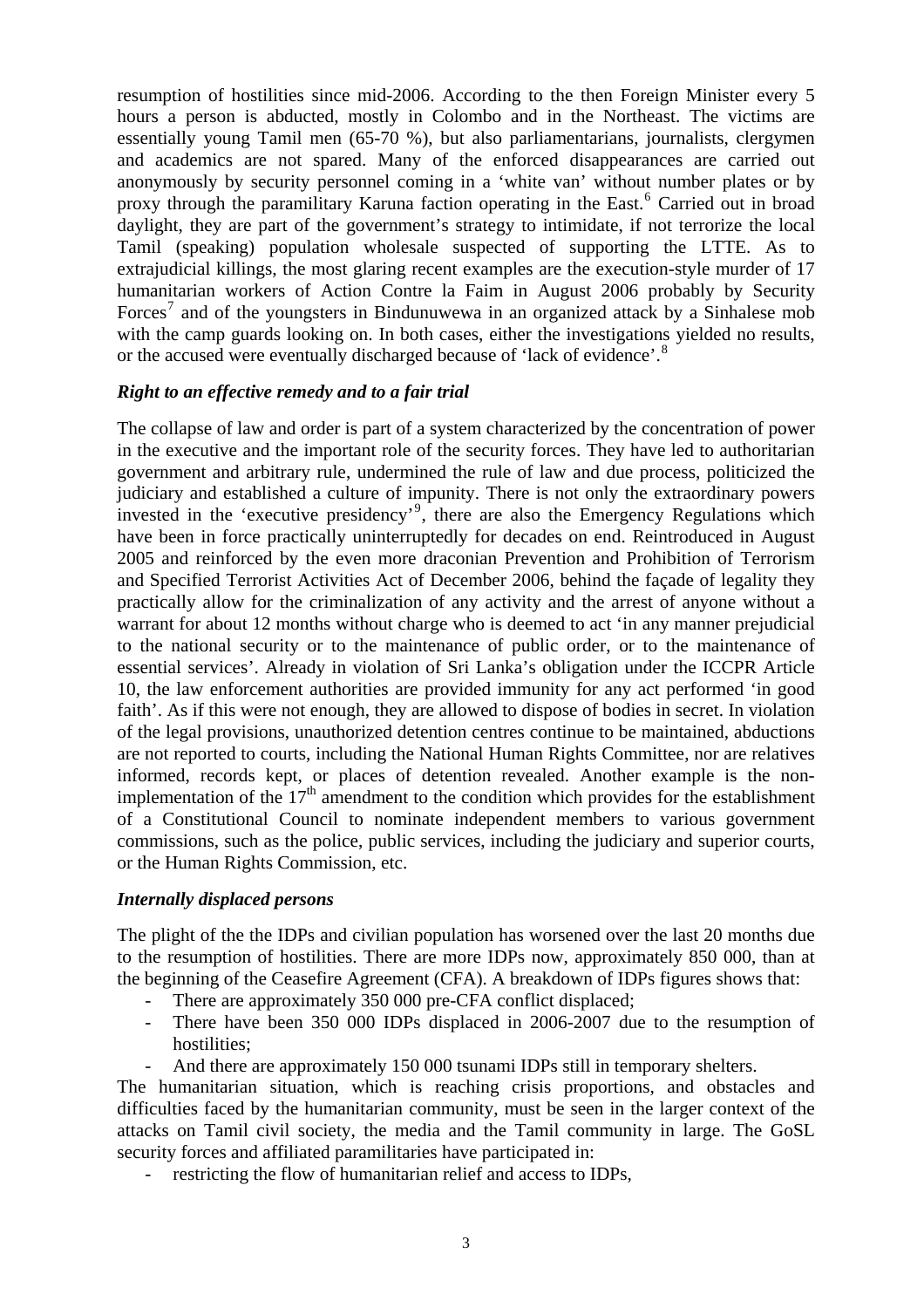- indiscriminate shelling and bombardment of IDP Camps, schools, and communities, which at the times seemed designed to displace the population prior to a military offensive and,
	- attacks on and harassment of humanitarian aid workers and projects.<sup>[10](#page-21-1)</sup>

In 2007, a system of military Identity Cards (for individuals as well as for families) was instituted and many tasks that were the responsibility of officials of the civilian administration were taken over by the army in Vakarai and Batticaloa. Reports from Jaffna also point to a similar process of issuing of military Identity Cards without which, residents have been told, their mobility will be severely restricted.<sup>[11](#page-21-1)</sup>

### *Impunity*

Separation of powers, and independent judiciary is considered the hallmark of a democratic system, imperative for the implementation of human rights. As to Sri Lanka, a politicization of the administration of justice is observed. Not only that constitutionally the independence of the judiciary is not guaranteed, a state of emergency has been in place most of the time giving extraordinary powers to the executive and the security forces. Whatever violation of Sri Lanka's obligation under international law, including the Convention Against Torture and Other Cruel, Inhuman or Degrading Treatment or Punishment (CAT) has occurred, the systematic impunity of the security forces has variously been noted. There is disinterest in effective investigation as prominently illustrated in 2006 in the murder of 17 humanitarian workers of "Action contre la Faim" or the Commission of Inquiry into abductions, disappearances and extrajudicial killings. $12$ 

# **D. [Enhancement, improvement], difficulties and constraints**

The war of liberation started in 1983 after a particularly bloody state-sponsored pogrom. Negotiations over peace and constitutional changes over the past 20 years invariably failed, because (a) whatever concessions the party in power promised to the Tamils were totally rejected by the political opposition as a betrayal of the Sinhala nation, and the sanctified integrity of Buddha's own country; (b) no government was ever prepared to decentralize power beyond mere municipal rights, in addition equally extended to all territorial entities, never as group rights in recognition of the multi-national, multi-ethnic character of the society. Questions of redress, of security of person and property for the Tamils, of equal development and social justice were never raised, as were the question of the abolition the unitary state in favour of a federation or even a con-federation outright rejected.<sup>[13](#page-21-1)</sup>

The LTTE-initiated ceasefire of 2002 followed by peace negotiations raised high hopes because of the involvement of international actors, i.e. Norway as 'facilitator', as well as the Quartet, that included the US, the EU, and Japan which promised increased aid conditional on progress at the negotiating table.

There have been delays, inappropriate projects and misappropriation of funds (corruption) due to the Sri Lankan political bureaucracy being centralized in Colombo, while making decisions for the Northeast. Funds for post tsunami reconstruction never materialized at the level expected. The government constantly changed systems and institutional structures as did the international community, making it difficult for NGOs to operate. As mentioned above, there are more IDPs today than at the time of the ceasefire. Attacks such as indiscriminate shelling of IDPs' schools, camps and communities, attacks and harassment of humanitarian aid and workers restrict the flow of humanitarian relief.<sup>[14](#page-21-1)</sup> Essential foods items and livelihood opportunities are in decline. In the push to reclaim the East, over 300 innocent civilians were killed. There has been destruction of houses, plantations, crops, livestock, agricultural and personal vehicles, farming and fishing equipment. The impact is more intense amongst women, children<sup>[15](#page-21-1)</sup> and disabled which are vulnerable to abuse.<sup>[16](#page-21-1)</sup>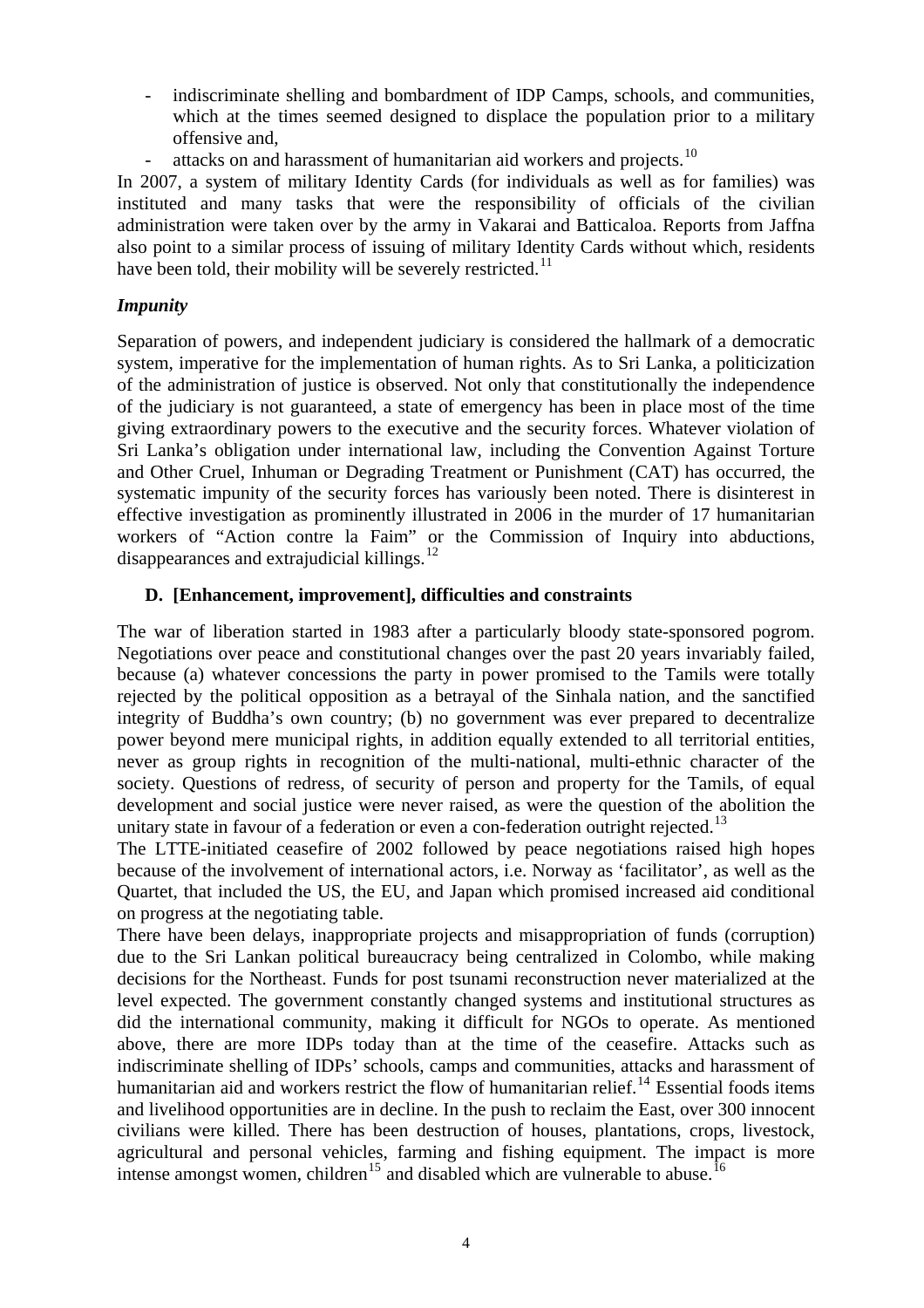# **E. Recommendations to the Sri Lankan government / authorities**

The official reports submitted by different Committees, by the various Special Rapporteurs on torture, on extrajudicial, summary or arbitrary executions, etc. as well as the statements by numerous civil society organizations accredited to the Human Rights Council, (AI, HRW, ACHR, Pax Christi, LIDLIP) have over so many years pointed to the massive human rights violations in Sri Lanka, invariably followed by a string of well-minded recommendations. Yet, there has been no improvement on the ground. Neither have any meaningful constitutional changes better in line with the country's multinational, multiethnic citizenry been undertaken, nor had any basic institutional reforms been made to end impunity, to reestablish the rule of law. If the GoSL were earnestly committed to an end of the war and the observation of human rights:

- It would have readily allowed the representatives of the UN, not least those charged with the promotion of human rights, access to all areas and institutions of the country, gladly accepted advice and offers of assistance.
- Instead of sidestepping, it would have implemented the  $17<sup>th</sup>$  amendment to the constitution aiming at a separation of powers a basic requirement to re-establish the rule of law, and given the Commission of Inquiry true independent powers as first steps in ending the culture of impunity.
- It would have headed the repeated calls for the installation of an International Human Rights Commission to monitor in order to pursue the perpetrators of human rights violations in the country, not least among the security forces.

# **F. Recommendations to the international community**

The war has marred and perturbed all development efforts within the country for over two decades. Alongside the many efforts that are taking place to respond to people in need and to seek for more conclusive and sustainable responses in development and emergency contexts, there is a silent but very grave string of human rights violations occurring across the country. The districts of Jaffna, Batticaloa and the Vanni region in particular have suffered from consistent violations, and as a result, constant senses of fear and unknowingness have been planted in the minds of people.

Primarily, there is a great need for the people's participation in development through a fullpartnership approach which can guarantee transparency and accountability and in which the community organizations are genuine partners with the international agencies and State. The programmes should not be limited to skills training but also involve raising awareness regarding access to rights and services.

Secondly, no aid from the international community under the cover of aid to development should be granted to the Sri Lankan government for the risk of being diverted to purchase weapons and continue warfare.

### **G. Proposals for follow-up**

The *International League for the Rights and Liberation of Peoples* (LIDLIP) strongly supports the establishment of a field office of the High Commissioner on Human Rights (OHCHR) in conjunction with a mandate of a Special Rapporteur of the Human Rights Council to monitor the situation on the ground.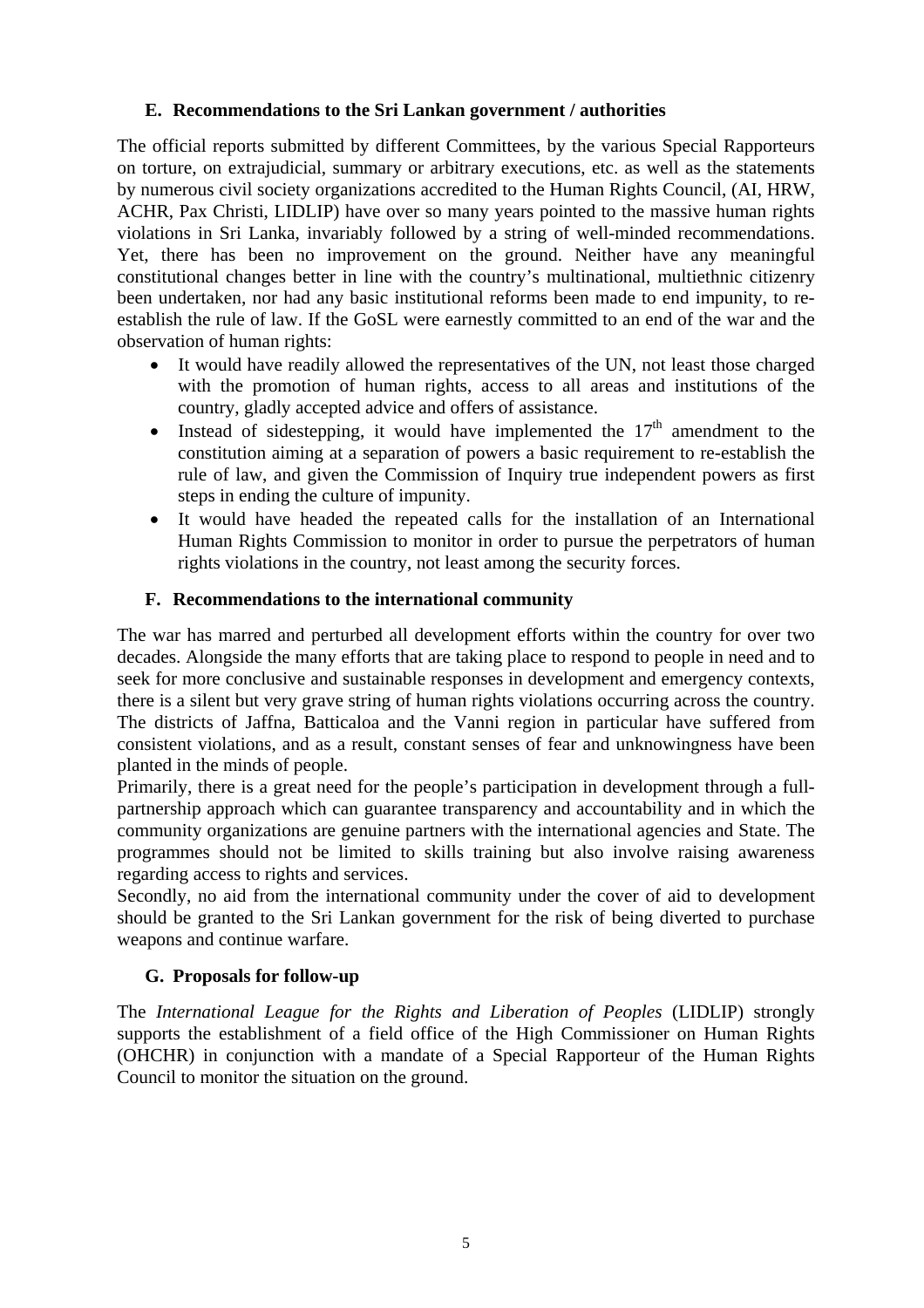# **ANNEXES**

(N.B.: The following 4 papers are drawn from *Humanitarian action in the "undeclared war" in Sri Lanka*, Centre for Just Peace and Democracy, October 2007, 104 pages.)

# **Setting the scene: Humanitarian Action in the 'Undeclared' War in Sri Lanka**

### **Kasinather Sivapalan**

Deputy President, Northeast Secretariat on Human Rights (NESOHR) and Local nominee to SLMM Trincomalee

### **INTRODUCTION**

Humanitarian Action in the undeclared war in Sri Lanka or for that matter in Sri Lanka at any time, can not be divorced from the Human Rights situation in the country and especially in the Northeast just as human rights and humanitarian laws overlap in many instances. For example Rev. Father Thiruchelvam Nihal Jim Brown who disappeared on 20.8.2006 and is suspected to have been killed by the Sri Lankan Navy, was involved in rendering humanitarian services to his 800 strong Allaipiddy parish people.Take the case of 17 ACF humanitarian workers in Muthur killed execution style by the Sri Lankan Army according to SLMM on  $4<sup>th</sup>$  August, 2006 after the LTTE forces left Muthur, (one of the 17 persons who lost his life in this incident was the brother of one of the five students who were killed at the Trincomalee beach on January 2, 2006 believed to be by the Special Task Force of the Sri Lankan Police on  $2<sup>nd</sup>$  January, 2006). Their right to life, a very fundamental human right has been violated.

The beginning of the present humanitarian crisis of this magnitude in Sri Lanka dates back to April 2006. This is apart from the humanitarian disaster that was Tsunami that struck Sri Lanka on 26th December, 2004, when in Trincomalee District some 973 persons were killed, around 4382 injured and 10 reported missing and some 126,676 persons from 30,545 families were displaced. I was accompanying the Danish Ambassador based in New Delhi who was on a day's visit to the Muthur East LTTE liberated areas to see the Tsunami affected areas and to hand over officially the large water purifying Equipments to TRO. He was accompanied by the Danish technicians who were to install and commission these equipments and the Danish National T.V. Crew. The Italian and Danish Governments were the exceptions at that time to hand over relief material directly to the NGOs in the LTTE liberated areas in defiance of a request not to do so by the GOSL.

The Ambassador was looking for visuals, huge structures, many storied buildings that have collapsed due to the Tsunami in Sampoor, Ilankaithurai Muhathuwaram areas in Muthur East to be filmed by the Danish TV cameramen to be shown to the Danish viewers over the weekend (that was a Friday), to collect funds from them for the Tsunami affected people of Sri Lanka. I told him that these areas have not seen any development since independence in 1948 and if he wants such visuals he has to go to the South.

In fact an unpublished paper by a Director of SIHRN, called "Challenges in the reconstruction and development of the 'NORTHEAST', draws attention to the massive humanitarian crisis that existed immediately after the CFA was signed. He presents statistical evidence to demonstrate that there are acute shortages in human resources. For example in the health sector 41%, education and administration 75%, teachers 45%, public sector upto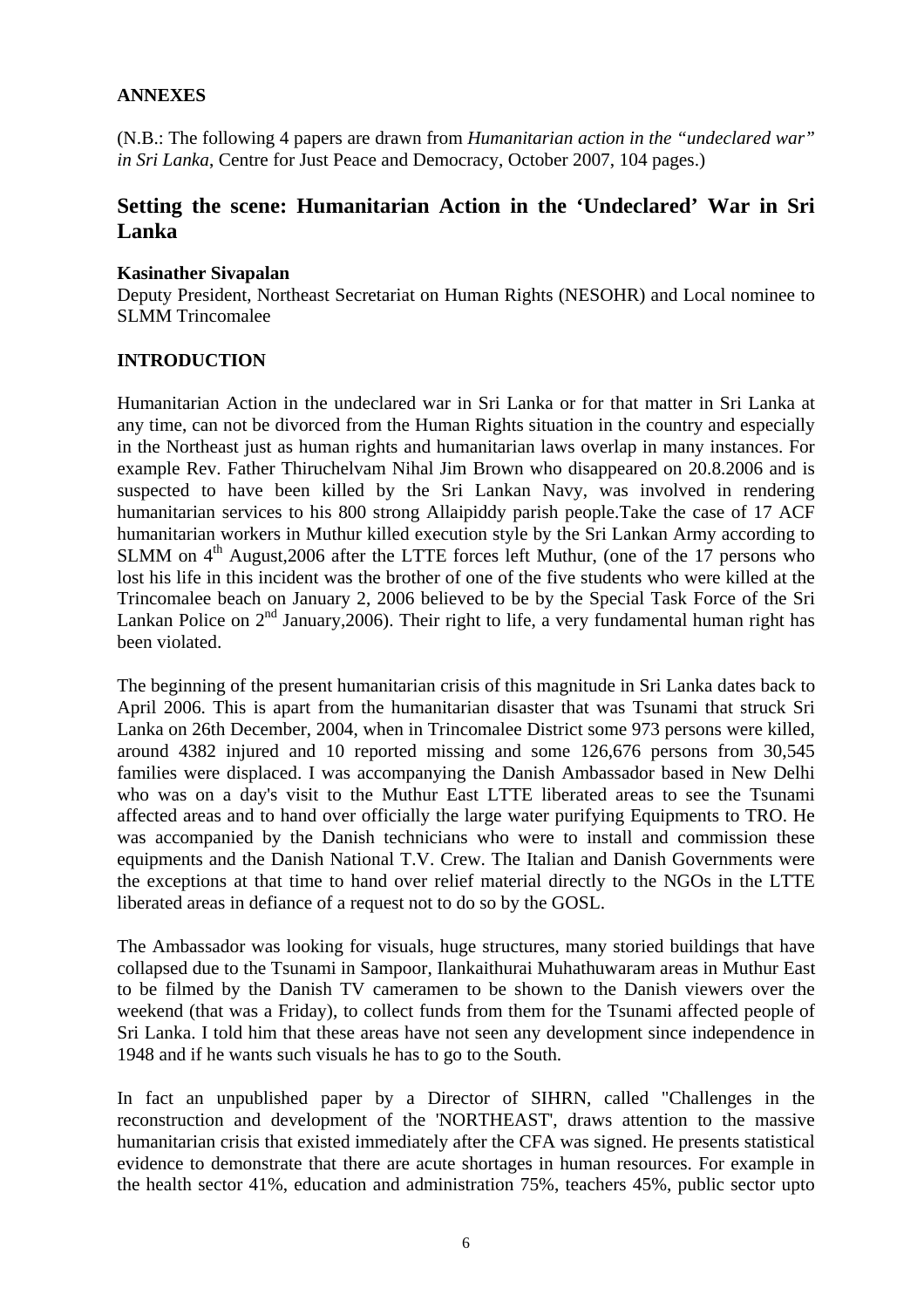80% and for local Govt. accountants 40 out of 41 positions are vacant. Unemployment in the Northeast is 25% compared to 10% in the South. With regard to infrastructure he demonstrates that 25 % of health institutions are completely destroyed or non functional. 15,000 classrooms in 500 schools are completely destroyed or damaged. He draws attention to the problems encountered and suggests that a highly centralized authoritarian approach undermines the local capacity and prevents innovative changes. He argues that planning is conducted as if it refers to a different planet These figures are provided to give a sample of the extent of the crisis" ( Quoted from , Kumar Rupasinghe (ed), Negotiating Peace in Sri Lanka: Efforts, Failures and lessons , Volume 2,Foundation for Co- Existence, Colombo, 2006)

### *SOME INCIDENTS:*

In fact in Trincomalee on January 2, 2006 five innocent students were killed on the beach as stated earlier. This was followed by the murder of the journalist S.Sugirtharajan,in front of the office of the Governor for Northeast, a retired Naval Commander. He has taken the photographs of the bodies of these students that appeared front page of the national Tamil daily 'Sudaroli'. On April 7th, 2006, Mr.Vigneswaran, a political activist who was nominated to become a Member of Parliament to fill the vacancy created by the murder of Mr.Joseph Pararajasingham, Member of Parliament, a Human Rights defender and a founder member of our organisation, inside the Batticaloa Church on the Christmas eve, the previous year.

*In or around April 25, 2006 said to be in retaliation for the attempted murder of the Commander of the Sri Lankan Armed Forces, Major General Sarath Fonseka, aerial attack from Kfir planes (made in Israel), Multi Barrel Rocket Launcher attacks (MBRACourtesy, Pakistan), from Naval Dockyard-Trincomalee and Artillery fire from Monkey Bridge Army Campwere carried out. The Gun Boats of the Navy started pouncing on the coastal areas of Muthur East. Multi barrel rocket attack went on for days starting in the middle of the night till 2am or 4 am and again in the morning or day time. Windows of our houses in Trincomalee were shudderring and making the heart patients and others in Trincomalee hospital to suffer.* 

*This started the exodus and people in Muthur East started moving towards the south to Batticaloa District. A Report from the Office of the Resident Humanitarian Co-Ordinator of U.N. in Colombo dtd December 12, 2006, under the heading, UN DEMANDS PROTECTION OF VAHARAI CIVILIANS stated, "The United Nations is gravely concerned at the deteriorating prospects facing civilians in Vaharai as intense shelling continues for the fifth day in the area. An unconfirmed number of civilians are with dozens lying wounded at Vaharai hospital. Innocent civilians and school children suffered direct attacks on a school and private homes. In Trincomalee District some 2500 civilians left their homes and took refuge in Kantale. The United Nations is deeply concerned about indiscriminate shelling of civilian residential areas, leading to death, injuries and evacuation of communities to Kantale and sorrounding areas out of danger zones.* 

*The Critical need of the moment is the protection of these desperate civilians. All fundamental rights being breached in areas like Vaharai and villages in Trincomalee District and it is imperative where civilians reside shelling stops and the civilian population must be granted full and unhindered freedom of movement away from military operations. The wounded need to be evacuated and assistance and protection to the population must be*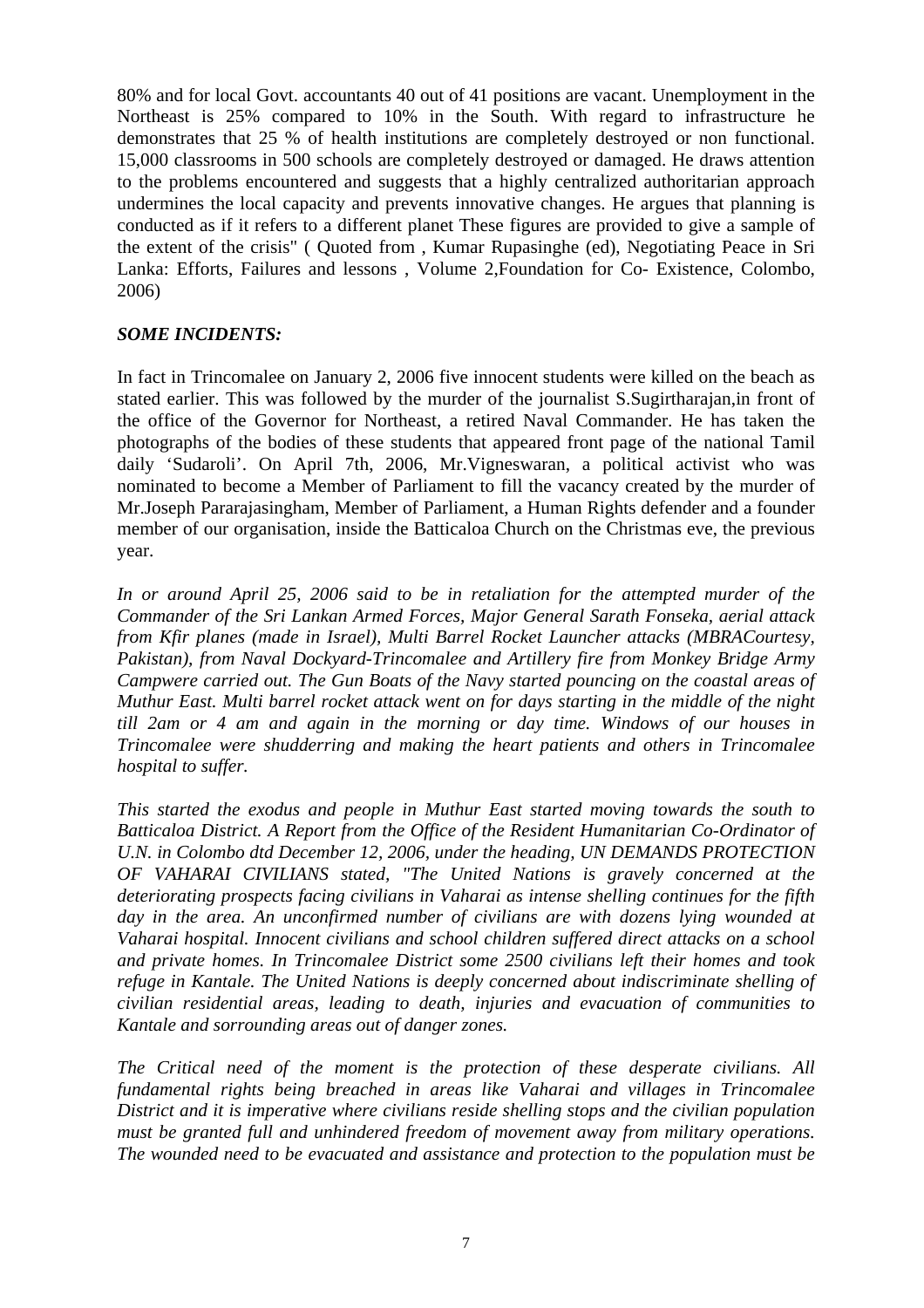*guaranteed. Some 35,000 people remain trapped along a silver of land where government forces and LTTE are engaged in a military campaign......"* 

*An Amnesty International report dated June 26, 2oo6 describing the difficulties for the IDPs in Sri Lanka stated amongst other things that, " The last two decades of internal armed conflict in Sri Lanka have been characterized by widespread displacement of the civilian population. The majority of them are from the north and east, the contested areas where most of the fighting has taken place. Because of the geographical concentration in these regions, the Tamil population has experienced by far the greatest displacement.... while many people were displaced by the fighting, displacement was also the result of a multitude of many other factors. Some left their homes to escape the widespread arrests, torture and disappearances, perpetuated by the security forces..."* 

UN Human Rights Committee's views In re Nallaratnam Singarasa, with regard to the amendment of certain provisions of the Prevention of Terrorism Act No:42 of 1972 as amended, which were not in accordance with the Human Rights norms were not followed by the Sri Lankan Government, the state party. Very few cases have been filed by the state under the Prevention of Torture and other cruel, inhuman or degrading Treatment or Punishment Act No:22 of 1994. None of the recommendations of the UN working group on past disappearances in Sri Lanka have been implemented by the Government according to Human Rights Educational Website. The Presidential Commission on Involuntary Removals and forced Disappearances in the Northeast presided by Late Justice Balakidnar made many recommendations in its report submitted to the President in 1997. Names of the Army Officers said to have been involved in these disappearances were given but no action has been taken todate. Sri Lanka was second only to Iraq in the number of persons forced to disappear. No action at all being taken against the perpetrators of these dastardly crimes have made these persons to act with impunity.

Professor Subramaniam Raveendranath, Vice Chancellor of Eastern University was abducted in the heart of capital Colombo in high security zone in front of BMICH where he has attended a conference. To-date he is missing and the so called investigations of the Police has revealed nothing. No suspects are ever produced in courts by the Police in any of these cases leading to the people to believe in the complicity of the Police in these offences. As Galtung states, "By signing and ratifying Human Rights Instruments a state makes itself doubly accountable to the U N Organs and to its own citizens. However what is happening in Sri Lanka has led Asian Human Rights Commission to state that, "All Institutions of the Rule of Law and democracy has have been dismantled in Sri Lanka creating a chaotic situation in all aspects of governance throughout the country."

*The intentional forced displacement of the people of Batticaloa West (Paduwankarai ) for the first time in their history during the three days from March 5th to March 8th,2007, when indiscriminate shelling of these areas took place from positions within the Weber Stadium Army camp in the heart of Batticaloa town adjacent to the Courts of Justice and Batticaloa Central College and Vincent Girls College has, according to Mr.S.Jeyanandamoorthy, Member of Parliament from Batticaloa District damaged 1000 houses, 103 schools, 107 Hindu temples,100.000 livestock and 17.000 acres of paddy fields. Around 153,000 people were displaced in this exercise and the temporary camps lacked basic amenities in addition to the presence of armed paramilitaries working with the Sri Lankan Armed Forces. It was ICRC, UNHCR, Care, Oxfam, World Vision and Ehed which rendered most of the humanitarian assistance.*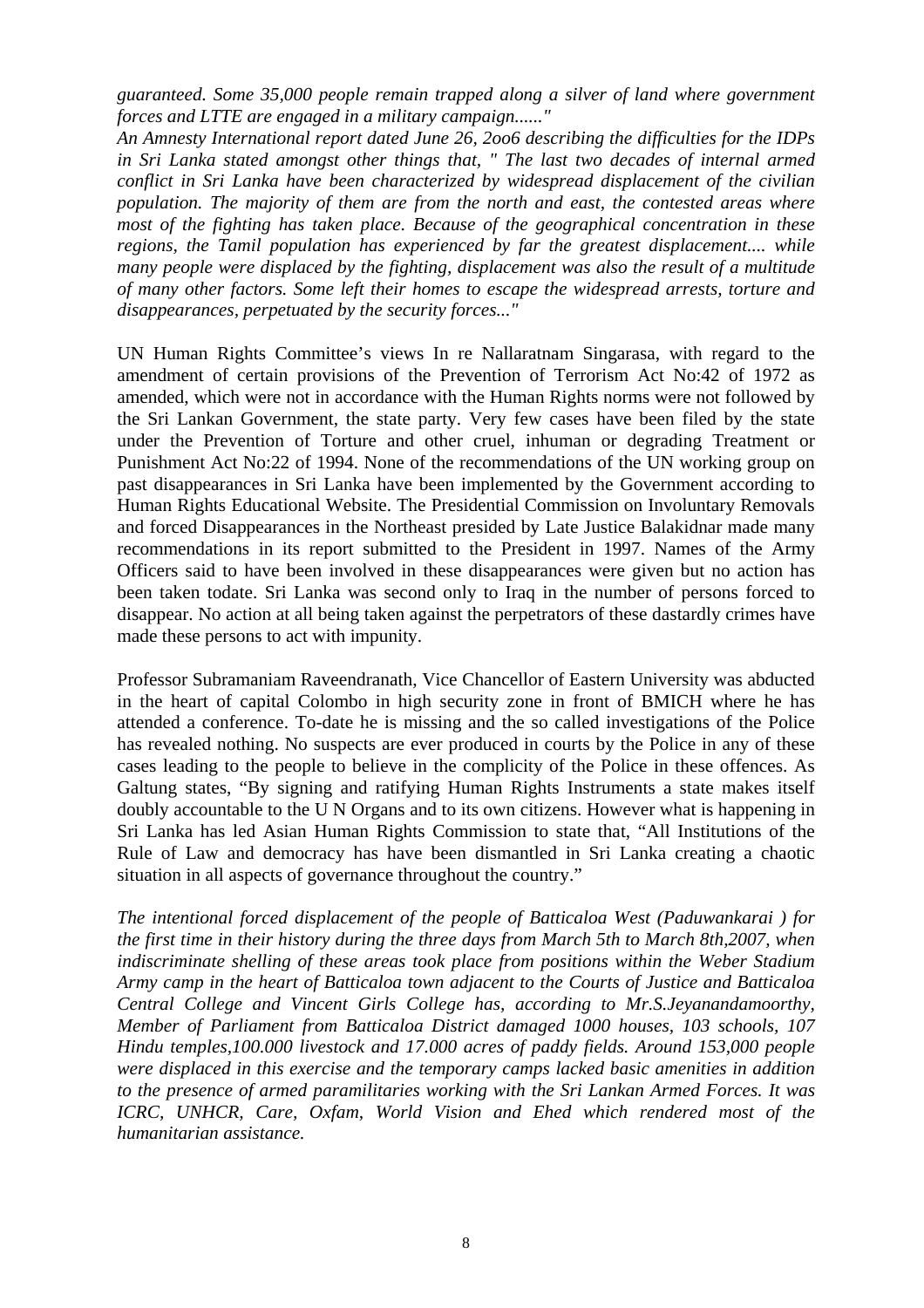*Already 24 army camps and 5 Police stations have been set up thus highly militarising the area.* 

# *UNHCR GUIDING PRINCIPLES ON INTERNAL DISPLACEMENT*

*It is pertinent to look at some of the above Principles enunciated consistent with the International Human Rights Law and Humanitarian Law.* 

*According to Principle 7* 

*Authorities should look prior to any decision requiring displacement for feasible alternatives to avoid displacement altogether.* 

*According to Principle 8* 

*Displacement shall not be carried out in a manner that violates the right to life, dignity,liberty and security of those affected.* 

*(These Principles were not followed by the GOSL in the case of displacements that took place in the East due to the intentional and forced displacement of the people of the area by military action)* 

*According to Principle 24,* 

*(1) All humanitarian assistance shall be carried out in accordance with the principles of humanity and impartially and without discrimination.* 

*(2) Humanitarian assistance to IDPs shall not be diverted in particular for political or military reason.* 

*(The field report of IMADR in December, 2006 noted that, "the ethinicisation of humanitarian assistance is perhaps the most obvious feature of this present round of displacement. The Sinhala families that were displaced were relatively few in number and their capacity to return and resettle is more than that of Tamils and Muslims. The situation in Kantale and surrunding areas highlights how the provision of humanitarian assistance has been used on ethnic lines as well, to propagate political agendas")* 

*According to Principle 25:* 

*(1) The primary duty and responsibility for providing Humanitarian Assistance to IDPs lies with the State* 

*(2) International Humanitarian Organizations' assistance should not be seen as an unfriendly act or an interference with the State's internal affairs.* 

*(Often GOSL and Armed Forces did not take up the above view. They also were of the opinion that the INGOs were pro LTTE and assisted the people in LTTE liberated areas more. The execution style killing of ACF humanitarian workers may be attributed to this fact. Further they harass more the local workers of the UN Agencies, ICRC and INGOs more than the non Sri Lankans and subject them to severe body check etc.)* 

*According to Principle 26*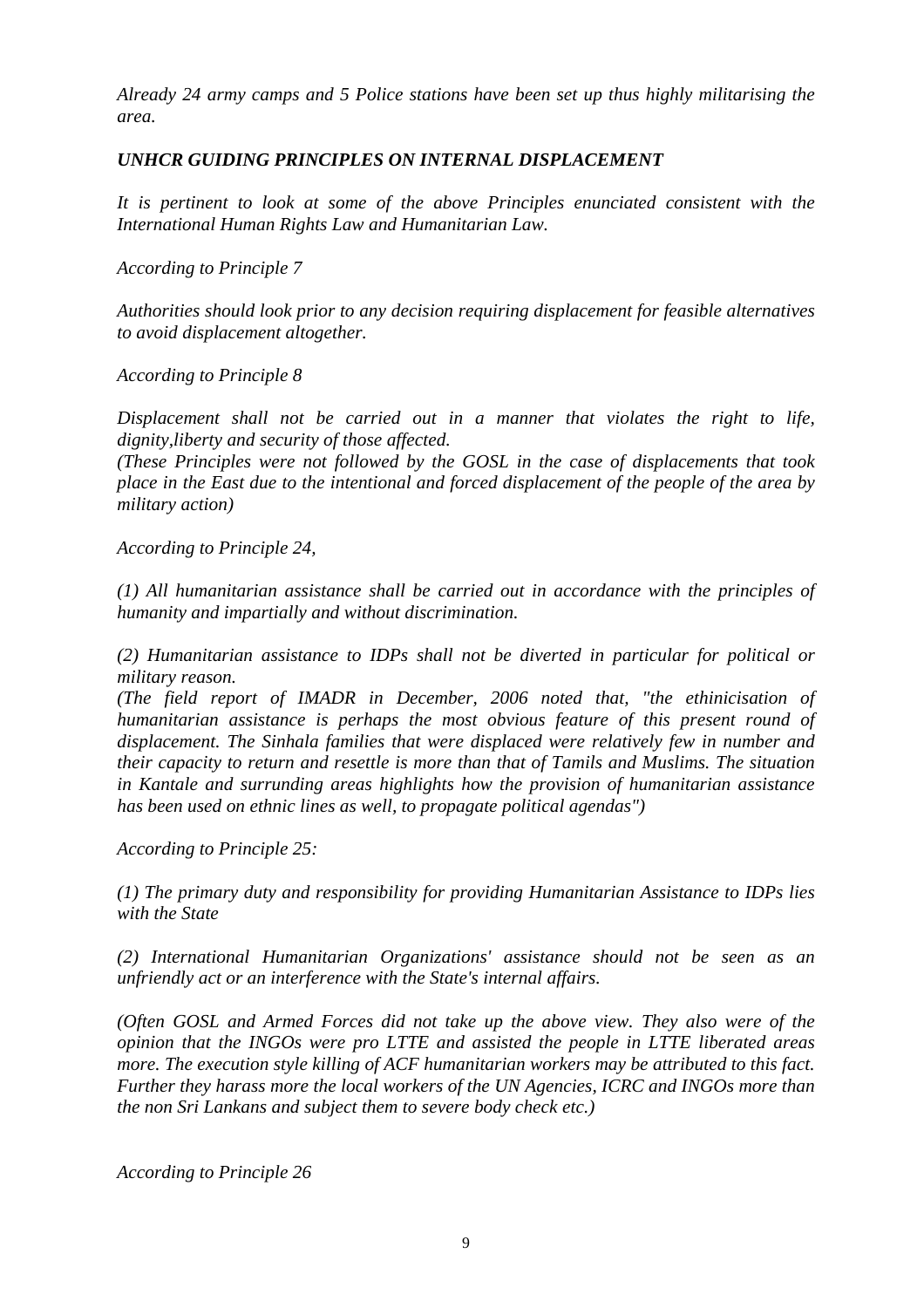*Persons engaged in Humanitarian assistance, their transport and supplies shall be respected and protected. They shall not be the object of attack or other acts of violence.* 

*(During the Vaharai displacement only ICRC and UNHCR transport of relief items were allowed and even their lorries were stopped and returned first by the Army at the check point although clearance has been obtained by them from higher authorities)* 

# **RETURNEES:**

The people who were internally displaced are being resettled now hurriedly perhaps with a political agenda to hold local government elections. Principle 28(1) Under Section 5 relating to Return, Resettlement and Reintegration, states that Right to return is Voluntary and according to 28(2), they have their right to full participation in the planning and management of their return or resettlement or reintegration.

It would seem that that these principles are not being adhered to. People from Muthur East villages have been taken in buses with Policemen stating that they are being taken to their villages but have been placed in temporary camps in the Muthur west. People from Poonagar in Muthur East were kept in a transit camp in Kiliveddy 6 km away from their village, built with the support of UNHCR. According to a Danish Council Report a family of seven lived in a 10 sq.metre room made of plastic tarpaulin without windows. Out of the 770 families accommodated ther in July, 2007, 150 families returned to Poonagar in August, 2007. His two cows are missing and so he has to solely depend on paddy cultivation for his future income. He can not cultivate until land mines and UXOs are removed.

In the meantime 28 villages of 12 Grama Sevaka (Village officers) divisions in Muthur East have been declared by a Government notification as High Security Zone (HSZ). The fundamental rights applications of four villagers from that area and Centre for Policy Alternatives (CPA) a highly respected Civil Group has been turned down by the Supreme Court and they have been effectively barred from returning to their houses. Their property rights have been violated. The Chairman of the Muthur East Displaced persons Welfare Society has stated that they are not ready to be resettled in any other areas as the Government is said to be taking steps to settle them in Kanguvely and Iralkuli, two other villages in Muthur west. It is said that a Buddhist Association was going to fund the building of 200 houses there and arrangements are under way to settle Sinhala people from south there thus changing the demographic pattern of the district.

The democratically elected Tamil Members of Parliament, Two from Amparai District, Four from Batticaloa District and Two from Trincomalee District who are in the majority of members from the East are unable to go to their constituencies due to threat to their lives from a para military organisation working with the Government Forces. They are not consulted in any of the resettlement or reconstruction work in their respective constituencies.The Government Agent of Trincomalee is a former Army General. In 204 years of the Kachcheri System (Civil Administrative system in Trincomalee) no Tamil has served as a Govt. Agent. The Governor of the recently demerged Northern Province is a former Navy Commander. The Governor of the Eastern Province is a former Assistant Superintendent of Police, Civil administration has since been fully militarised.

### **POSITION OF HUMANITARIAN WORKERS**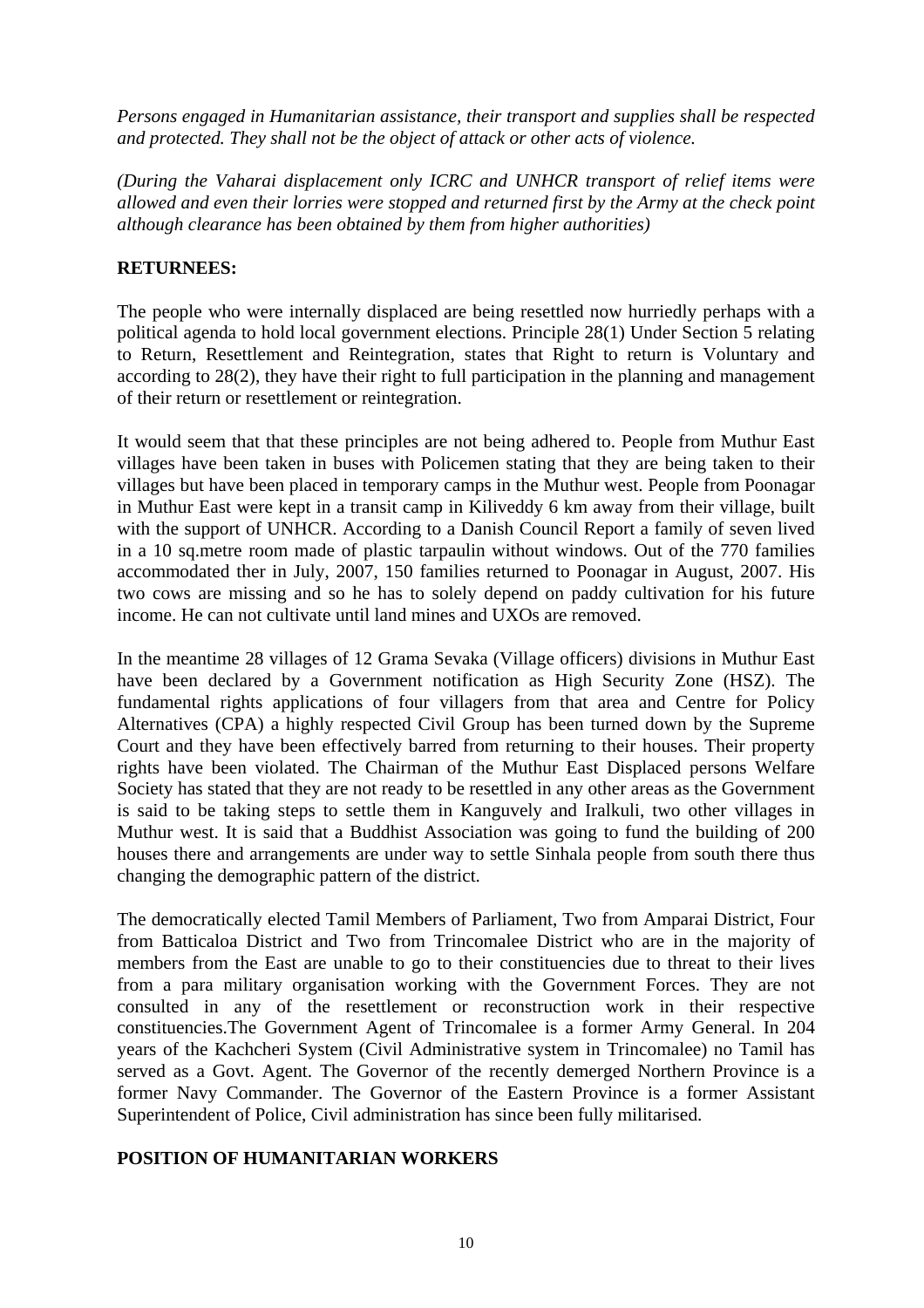44 Humanitarian aid workers have been killed between January 2006 and 6th August, 2007. Humanitarian Organisations working in the area has been reduced from 104 to 34. Very recently 'World Vision' which has built many schools in the Trincomalee District in addition many other humanitarian assistance has decided to quit from there. UN Under Secretary General for Humanitarian Affairs and Emergency relief co-ordinator, Sir John Holmes recently said,"Sri Lanka is amongst the most dangerous places on earth for humanitarian workers" and called on the government to probe civil war abuses and consider an International monitoring mission.

#### **CONCLUSION:**

Often when the negotiations fail the intensity of war between the parties to the negotiation increases resulting in severe humanitarian crisis. International Human Rights and humanitarian law as well as Guiding Principles on Displaced persons have to be followed fully if we are to avoid this situation.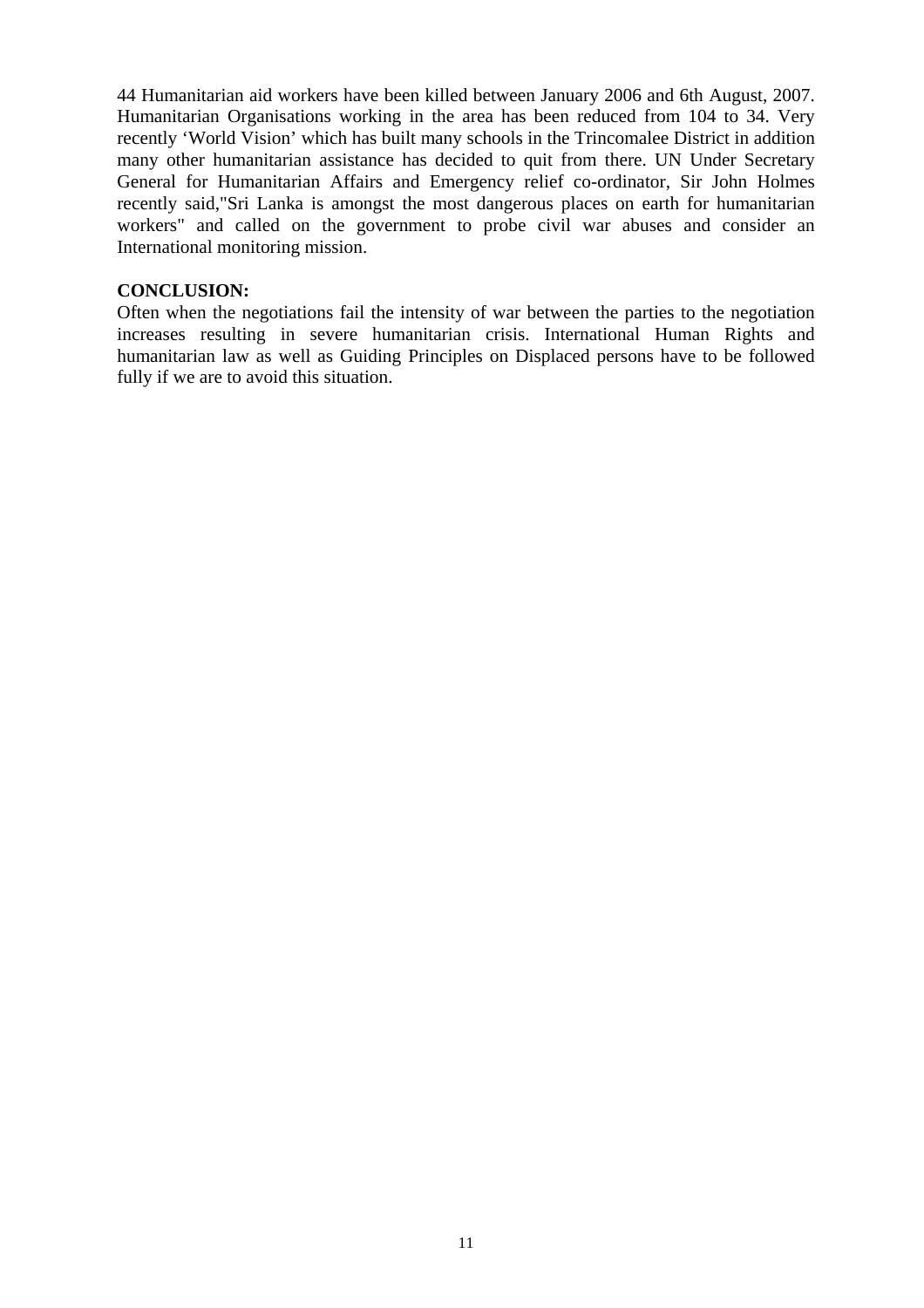# **Setting the scene: Humanitarian Crisis and the 'Undeclared War'**

# **Ms. Sunila Abeysekera**

Executive Director, INFORM

As human rights defenders living and working in Sri Lanka, we are identifying the present moment as one in which there is a serious human rights and humanitarian crisis in the country. The nature of the crisis is so severe that it affects the lives of very many Sri Lankans, but in particular hundreds of thousands of people of all religious and ethnic communities who live in the north and east of the island.

Although the roadmap of the conflict in Sri Lanka is a contested one, and every attempt to put a chronology of events on record could be challenged, for the purposes of my intervention at this meeting I would like simply to refer to the period since April 2006 when the government launched its military offensive in the east, in the aftermath of the attempted assassination of the Army Commander by an LTTE woman suicide bomber.

From that time onward, the consistent and systematic military offensive in the east has led to massive displacement and resettlement, including forced resettlement, of hundreds of thousands of men, women and children, primarily Tamils who had lived in areas under the control of the LTTE. Both the government and the LTTE have shelled areas in which civilians are living, and have also engaged in acts of intimidation, harassment, assassination, abduction and disappearance in the north and east throughout this period. The involvement of other armed groups, in particular of the Karuna faction, and, more recently, armed Muslim groups, adds another layer of complexity to the situation.

The military offensive has taken place in the context of a series of events in the south of the island that have undermined democratic processes and weakened the capacity of national institutions to respond to the dual crises. Unconstitutional appointments to the National Human Rights Commission, the National Police Commission and to high levels of the judiciary have called the legitimacy and credibility of these institutions into question. The balance of power in the national Parliament has been altered by multiple crossovers and the most recent appointment of Basil Rajapakse, the brother of President Mahinda Rajapakse as a MP from the National List has reaffirmed fears regarding the centralization of political and decision-making power in the hands of the President and a small group of confidantes. The expulsion of a group of over 300 Tamil women, men and children from Colombo on June 7 and the subsequent round of denials of responsibility for the decision from various highranking members of the government serves as an indicator of the pervasive lack of accountability that prevails in the country.

The lack of investigations into alleged acts of human rights abuse by the law enforcement agencies and the denial of such allegations by responsible government officials has strengthened the culture of impunity and enabled continuous violations. According to our records, over 550 people have been the subject of extra-judicial executions in the 6 months from January to June 2007 and over 350 people have been abducted or have 'disappeared'. The abduction of two Sri Lanka Red Cross workers from the Railway Station in Colombo in the late afternoon of June 4 2007 and the discovery of their bodies on the next day in a location about 60 kilometers from the city and the disappearance of the Vice Chancellor of the Eastern University are both well-known cases that point to the high level of insecurity and impunity that confront ordinary citizens of Sri Lanka today.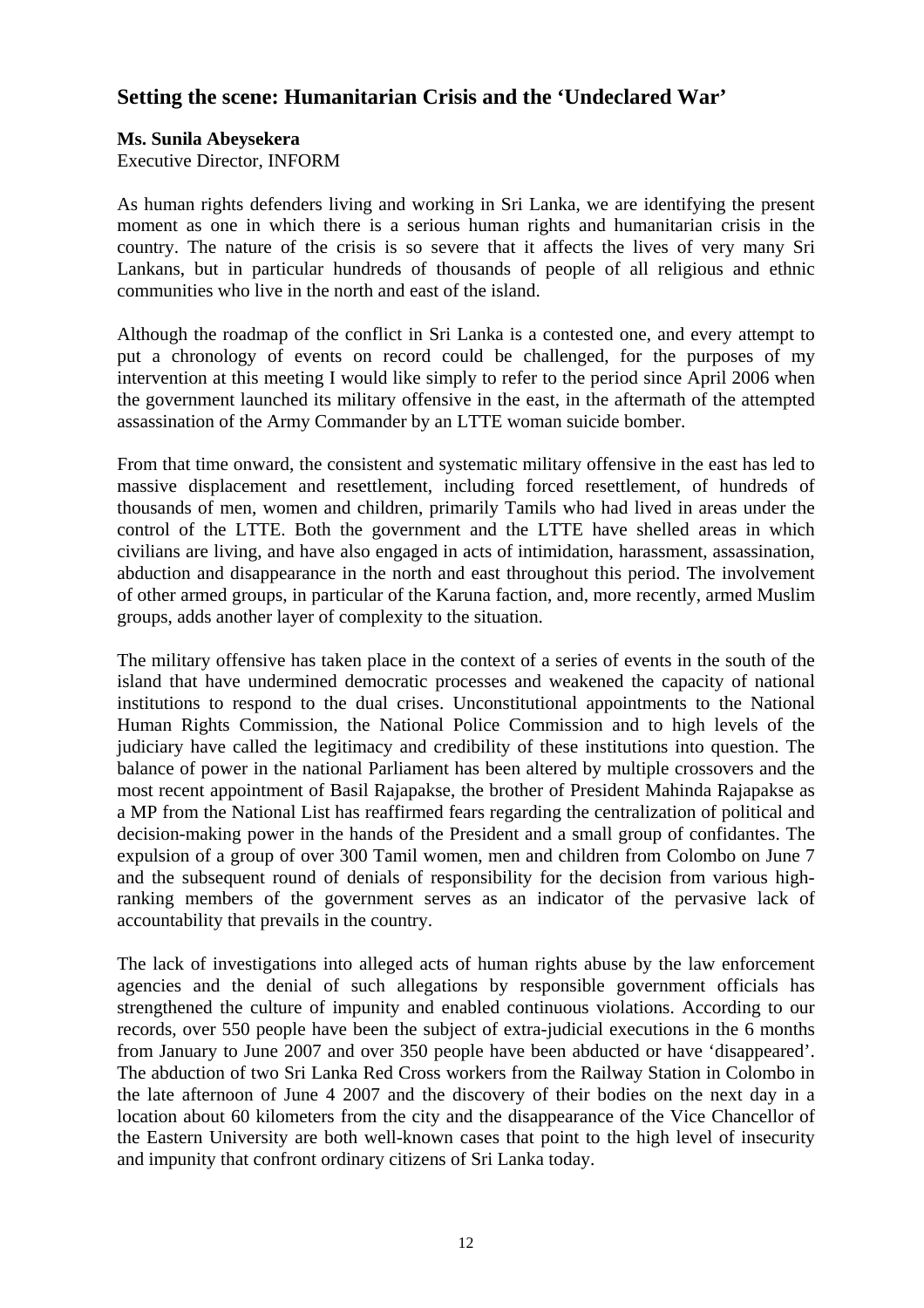In addition, there have been consistent attacks on civil society organizations and on the media that create an environment in which no criticism of the prevailing situation can take place. Attacks on over 40 individuals, local staff members of various humanitarian and demining agencies, who have been killed in the past year. These attacks, combined with a range of bureaucratic processes have resulted in the serious curtailment of activities of humanitarian agencies who face restrictions placed on visas and work permits for expatriate workers, constant surveillance, challenges to their reports and accusations of being antigovernment, LTTE sympathisers and terrorists. Sir John Holmes, the senior-most official of the UN humanitarian system who visited Sri Lanka this year was the most recent and most high level recipient of such treatment.

The military offensive in the east, which resulted in the displacement of many hundreds of thousands of people, led to a heavily militarized process of resettlement of those who had been internally displaced. For those of us who are concerned with the long-term and political implications of these rounds of displacement, there are qualitative differences in the resettlement that took place with regard to those displaced from Mutur in August 2006 and the resettlement of IDPs from Vakarai and Batticaloa west in the months from March to July 2007. In 2007, a system of military Identity Cards (for individuals as well as for families) was instituted and many tasks that are the responsibility of officials of the civilian administration were taken over by the army (in Vakarai) and by the STF (in Batticaloa west). Reports from Jafna in the past weeks point to a similar process of issuing of military Identity Cards without which, residents have been told, their mobility will be severely restricted.

Security in the resettled areas of Batticaloa District is almost non-existent as far as the civilian population goes. There have been reports of several killings and abductions and in June a woman from the Batticaloa west area was reported to have been abducted, raped and murdered. Despite a quick government response saying there would be an inquiry in fact there has been no information available regarding any follow up to this case. In addition, people are without access to any form of livelihood and the issuing of rations is often sporadic. Although surveys of houses was conducted soon after resettlement for allocating compensation for losses of property and livestock during the period of displacement, in fact these communities have not received their due.

The re-opening of the A9 road which would facilitate the transport of goods and people between the south and the north remains a highly contested issue with the government of the checkpoints in the Vanni was an LTTE initiative. In these circumstances, the situation of civilians in Jaffna remains dire. There is almost no regular employment for those who do not work with the government in one way or the other. Regular curfews and cordon and search operations create further obstacles for people to maintain any degree of normalcy, and render people housebound due to fear. Transport and travel to and from the peninsula is controlled by the army, the navy and the LTTE and the limited options contribute to a very high cost of living. Abductions of University and senior school students has resulted in schools being closed due to student agitation in April and May while government servants including teachers who must report for work outside the peninsula have been protesting against such orders in view of their circumstances.

In the Jaffna peninsula, there have been regular killings and abductions attributed to the LTTE as well as to government forces. A particular ploy used by the army is that of keeping back the National Identity Cards of young men they subject to checking at check-points and ask them to report at the army camp later to pick the NIC up. There have been several reported cases of disappearances in such cases where the young men went to the camp to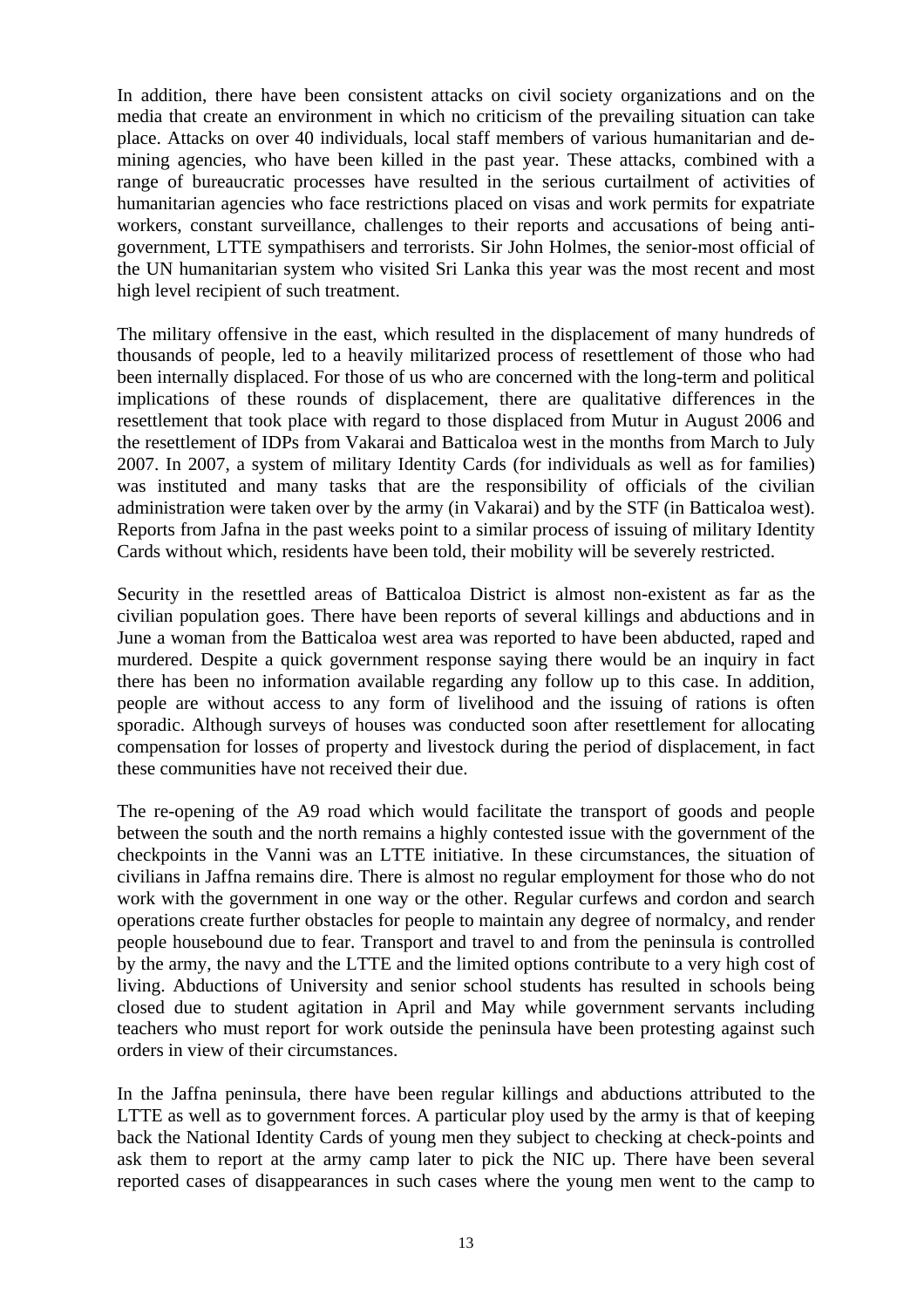retrieve their NICs. Another phenomenon has been that of young men in particular seeking protection from the office of the National Human Rights Commission in Jaffna and then being placed in 'protective custody' in the Jaffna prison. On September 11 it was reported that there were 71 such cases of protective custody in Jaffna prison, which is in fact not a prison as such but two houses that have been acquired by the government in Jaffna town. The houses have ten rooms and two toilets which must serve over 300 individuals. The children, women and men who stay there for their own safety must inhabit the same restricted space as other adults awaiting trial and those who have been convicted of crimes. In May following an outbreak of chickenpox in the prison, some of the persons who were there for their own protection opted to leave. Within a few days one of them was killed and most returned to prison.

The situation of conflict has also led to heightened tensions between Tamil and Muslim communities living in the East in close proximity to one another, as well as to clashes and conflicts among different Muslim groups in the east. Some strategic alliances between the Karuna faction and some of the Muslim armed groups create a dangerous precedent for inter'necine warfare.

The population shifts that have been observed in the east and in the Vanni due to the conflict have led to significant changes in demographic patterns in these areas. In addition, the alienation of land to the government by means such as the declaration of High Security Zones (Sampur), Special Economic Zones (Trincomalee town and its environs) and religious or archaeological sites (Amparai and Trincomalee) have also contributed to this phenomenon. The long term political and social implications of this situation have yet to be examined.

Overall, the present situation is one in which developing a clear vision regarding the future is extremely difficult. Political instability in the south combined with an increasingly authoritarian form of government and heightened reliance on the military and on a military resolution of the ethnic conflict dominate southern politics, while in the north and east the political and military hegemony of the LTTE is being challenged by the government and its security forces as well as by other political actors. The possibility of a return to negotiations and to a peace process becomes ever more distant.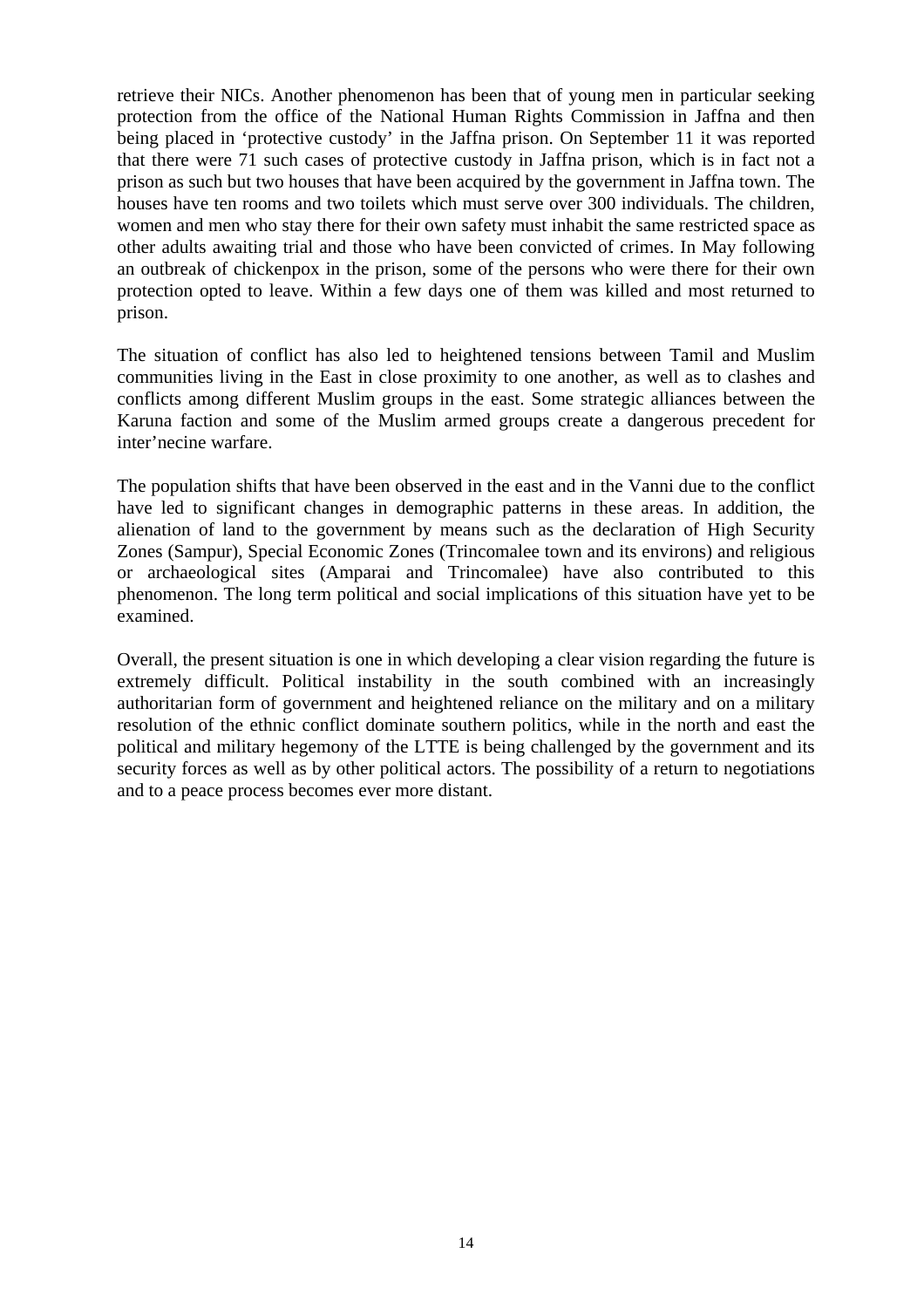# **Setting the scene: Humanitarian Crisis and the 'Undeclared War'**

# **Mr. David Rampton**

Lecturer, SOAS

This paper will focus on the current situation in the Eastern Province in the context of Mahinda Rajapakse's claimed victory over the LTTE in the region and his pledge to resolve conflicts and tensions therein through development under the auspices of the '180 Day Eastern Development Plan'.<sup>[i](#page-14-0)</sup> The contention of this paper is that whilst the current landscape in the East is one of humanitarian crisis and endemic human rights abuses, the current focus on human rights issues, which whilst performing the essential task of exposing the authoritarianism and violence of the current regime, is insufficient to capture the cold calculations and reasoning in the intentions of the Sri Lankan State which has once again returned the logic of Sinhala colonisation. What we must additionally scrutinise and track is the logic inherent in the state's current development strategy and how this demonstrates continuities with but also departures from the historical record of colonisation, reflecting the current regime's navigation of the current global aid frameworks through a mixture of resistance to, competition with and ultimately control and cooption of donors and development and humanitarian aid agencies in order to achieve its aims. In the course of this focus we must also understand the dangers implicit in the pursuit of 'securitised development' and the way in which this process acts to depoliticise both the dynamics of conflict as well as their resolution. $\overrightarrow{ii}$  $\overrightarrow{ii}$  $\overrightarrow{ii}$  Whilst, securitised development suggests the militarisation of the development process, it also has wider implications that merit further exploration.

On the one, hand the securitisation of development refers to the manner in which, development has increasingly become a form of control over the conduct of populations considered within the terms of the discourse, as marginal or threatening to the socioeconomic and political fabric of an increasingly globalised world. Thus we have seen a shift occurring from the 1970s onwards, from a situation in which development operated through the nation state system allowing a certain autonomy to developing world states (albeit in the context of Cold War allegiances) towards, firstly, increasing imperatives laid down for economic development (in for instance the structural adjustment programmes of the 1980s), and finally for imposing demands in relation to political governance and human rights issues which became hegemonic from the 1990s. As this reach into the developing world has expanded, those areas subject to conflict have increasingly been perceived within development discourse as problematic 'borderlands' wherein socio-economic and political factors have become intertwined in the reproduction of conflict and many developing world states have been adjudged weak, incapacitated, corrupt, subject to patronage, lacking in protection of citizenship and rights and riven by conflict and insecurity.<sup>[iii](#page-14-2)</sup> In this context of perceived lack in state capacity, civil society actors IGOs, INGOs, and NGOs have come to act as the footsoldiers of humanitarianism and development, forging a nexus between these actors and donor states residing in the shared assumption, implicit in the securitised development discourse that uneven development and under development in 'borderlands'

 $\overline{a}$ <sup>i</sup> See SCOPP - 'Sri Lanka's East after Liberation: Prospects and Challenges':

<span id="page-14-0"></span>http://www.defence.lk/new.asp?fname=20070922\_04

<span id="page-14-1"></span>ii See M Duffield - 'Governing the Borderlands: Decoding the Power of Aid' in *Disasters*, 2001, 25,4, 308-320 & 'Social Reconstruction and the Radicalization of Development: Aid as a Relation of Global Liberal Governance', *Development and Change*, 2002, 33 (5), 1049-1071 iii Ibid.

<span id="page-14-2"></span>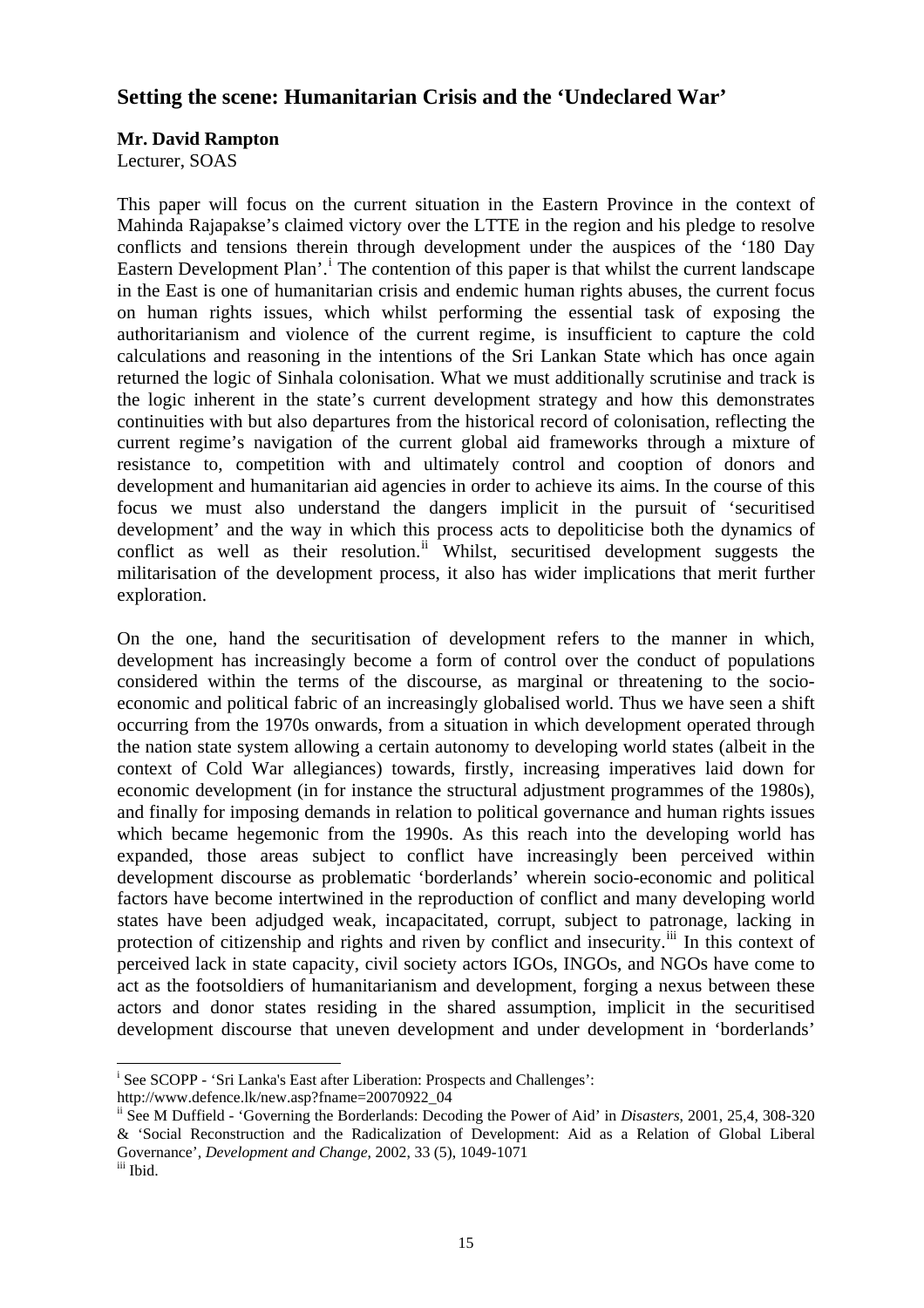results in conflicts which increasingly have global repercussions in the spread of conflict and its consequences such as the global flow of refugees and internal displacement at the local level etc. According to this discursive logic, development becomes a means of attaining long-term global security to the extent that development simultaneously operates as a security measure. Although this scheme of things suggests that "aid and politics have been reunited" in the current era due to these shifts,<sup>[iv](#page-15-0)</sup> it should also be noted that the securitisation of development also has the potential to depoliticise local landscapes and communities which become the objects and targets of development strategies stifling the channels for antagonism that are necessary for the longterm resolution of conflict.<sup>V</sup> Indeed, de[v](#page-15-1)elopment in this context, all too often becomes a solution imposed from outside in which local political articulation is papered over, an issue to which we will return after a brief focus on the background of development and colonisation in Sri Lanka.

The security/development nexus in Sri Lanka is not entirely new as the close connection between control of what the Sri Lankan State considered as unstable borderlands through militarized colonisation and irrigation projects demonstrates. It is also clear that development as it has evolved historically in the postcolonial period has itself acted as a dynamic in the reproduction of ethnic conflict. What occurred in the immediate aftermath of independence, as new ruling elites confronted the legacy of the colonial plantation economy and went in search of development strategies that would also secure their legitimacy and re-election was the eulogising and reproduction of the Sinhala small-holder cultivator through colonization schemes for the resettlement of predominantly Wet Zone landless farmers in Dry Zone areas of northern and eastern Sri Lanka.<sup>[vi](#page-15-2)</sup> In the Eastern Province, these resettlements were accompanied by new and/or renovated irrigation schemes, and a development discourse emerged in which the motifs of Sinhala Buddhist nationalism of the paddy field, temple and tank, key material elements of development, were interwoven and invoked a return to the glorious ancient past of Sinhala Buddhist hydraulic society in the Dry Zone, an infusion of development with religious overtones that is still significant in current conflicts over land and space in the East. The economic liberalization which occurred under the UNP regime of JR Jayawardene rather than challenging and reducing the overt nationalism of these development practices, tended rather to augment it to the extent that it deeply infused the foreign aidfunded Accelerated Mahaweli Programme which continued to pursue colonisation in an ever more aggressive manner in the context of the rising tensions and conflict between Tamil militants and the GoSL.<sup>[vii](#page-15-3)</sup> For their part bilateral and multilateral donors had little conflict sensitivity and were still willing to grant the Sri Lankan State considerable autonomy partly as a reward for the island's early venture into structural adjustment and liberalisation. In this context, as we know, state-sponsored development became aggressively militarised, using colonists as 'frontiersmen' in the state's nation and state building projects, a development that fomented ethnic conflict over land and space as well as blurring the divide between combatant and civilians.  $\frac{v}{v}$  The defence that such a form of development was

 $\overline{a}$ 

<span id="page-15-0"></span><sup>&</sup>lt;sup>iv</sup> M Duffield - 'Governing the Borderlands: Decoding the Power of Aid' in *Disasters*, 2001, 25,4, p.312.

<span id="page-15-1"></span><sup>&</sup>lt;sup>v</sup> See J Ferguson - The Anti-Politics Machine: Development, Depoliticization and Bureaucratic Power in Lesotho (University of Minnesota Press, 1994).

<span id="page-15-2"></span>vi M Moore – 'The Ideological History of the Sri Lankan Peasantry' - *Modern Asian Studies*, 23, 1, 1989. See also M Moore - *The State and Peasant Politics in Sri Lanka* (Cambridge, 1985).

<span id="page-15-3"></span>vii S Tennekoon – 'Rituals of Development: The Accelerated Mahavali Development Program of Sri Lanka', *American Ethnologist*, 15, 2, 1988 & J Brow – 'In Pursuit of Hegemony: Representations of Authority and Justice in a Sri Lankan Village' *American Ethnologist*, 15, 2, 1988.

<span id="page-15-4"></span>viii R Hoole - Sri Lanka: the Arrogance of Power: Myths Decadence and Murder (UTHR[J], 2001 & Y Thangarajah - 'Ethnicization of the Devolution debate and the Militarization of Civil Society in North-Eastern Sri Lanka' in M Mayer et al (eds.) - *Building Local Capacities for Peace: Rethinking Conflict and Development in Sri Lanka* (Mamillan, 2003).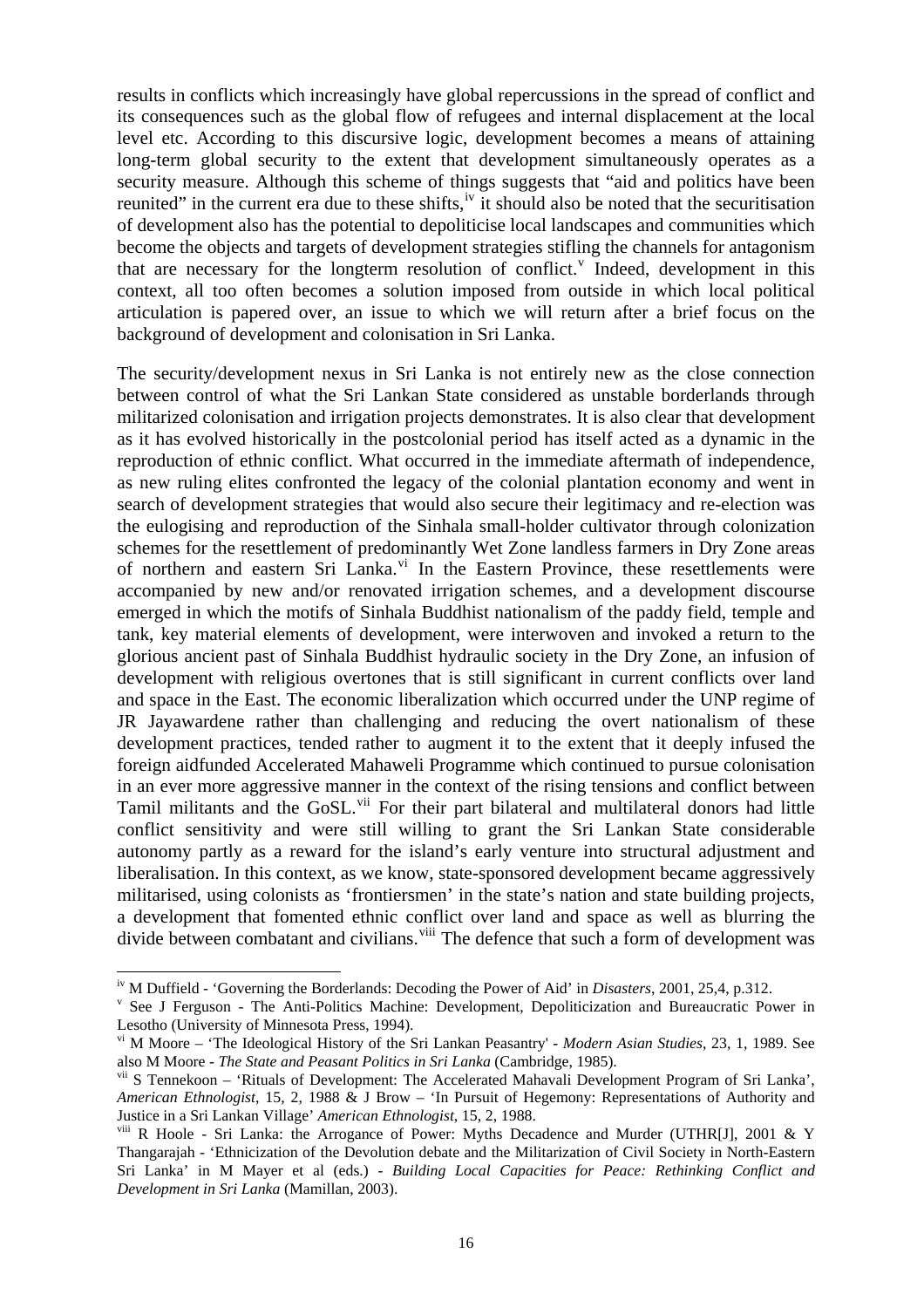about "practical necessity" as opposed to a rampant form of demographic engineering, through colonisation and administrative and electoral changes, remains difficult to sustain but this claim is again an indicator of the depoliticisation inherent in the development field.<sup>[ix](#page-16-0)</sup> And it is this history that has also separated communities in the East as elsewhere that had once demonstrated considerable cultural, religious, linguistic, political and economic interdependence and sedimented layers and memories of distrust between communities and between communities and the intentions of state-sponsored development.

Into the 1990s the overt and authoritarian logic of this nationalist development discourse subsided as successive regimes from that of President Kumaratunga's PA alliance onwards pursued a developmental strategy in which military defeat of the LTTE was accompanied by a professed intent to provide a devolution package and to 'win hearts and minds' among the population of the northeast. Whilst it can be argued that this shift was a result of good intentions, one should also recognise that this shift is also symptomatic of the need of successive regimes and indeed, more broadly, of developing world states to adapt and realign themselves to the new aid paradigm which encompassed both economic and governance issues. In this sense whether we are looking at Kumaratunga's 'dual track' strategy or Ranil Wickremasinghe's CFA peace bid with the LTTE, both these strategies still operated within the new logic of securitised development. Indeed it has been a central criticism of the Wickremasinghe's 2002-4 peace bid that his strategy was far too heavily reliant on economic development and the securing of aid at the expense of engagement in furthering political negotiations and furthermore a form of economic development which eventually undermined his peace bid. $^x$  $^x$ 

The rise of the current Rajapkse regime has seen a return of the Sinhala nationalist rhetoric and the pursuit of a military strategy to subdue the northeast. Evidently the Rajapakse regime also has to respond in some way to the changed context for humanitarian and development aid and governance but it is doing so through a mixture of resistance, competition and cooption. Resistance obviously because the current regime is implementing the nationalist project of consolidating a Sinhala majoritarian unitary state and this consolidation works not just through military conquest but through terror and fear and the instigation of the current humanitarian crisis perpetrated by the Defence and Environment Ministries, the security forces and their allies, the TMVP. The humanitarian crisis operates through the abductions of Muslims and Tamils, extrajudicial killings, forced returns of the displaced, evictions through the HSZ designation of East Mutur and Sampur in Trincomalee, obstacles to humanitarian access particularly in Batticaloa, attacks on and killings of humanitarian workers, violence over the acquisition or appropriation of land and religious and archaeological sites.

Yet the Rajapakse regime has also attempted forms of cooption of both donors and aid and development agencies. It has done this through the auspices of the ill-fated UNP-SLFP MOU, through the APRC, the Presidential Commission and IIGEP and, more recently through its pronouncement and plans that the conquest of the Eastern Province sets the stage for a development thrust that will benefit all communities, rid the East of conflict dynamics and act as a template for successful development that will win hearts and minds in the North as to the viability and desirability of the unitary state. Such high-profile statements of intent and premature celebrations are obviously intended as much for international consumption as for domestic legitimisation amongst the majority community and to mask the increasing microlevel instances of violence, harassment and intimidation pursued by the security forces

 $\overline{a}$ 

<span id="page-16-0"></span> $\mu$ <sup>ix</sup> N Hennayake – Culture, Politics and Development in Postcolonial Sri Lanka (Lexington Books, 2006).

<span id="page-16-1"></span>S Bastian - *The Politics of Foreign Aid in Sri Lanka* (ICES, 2007), pp. 154-166 & p.177.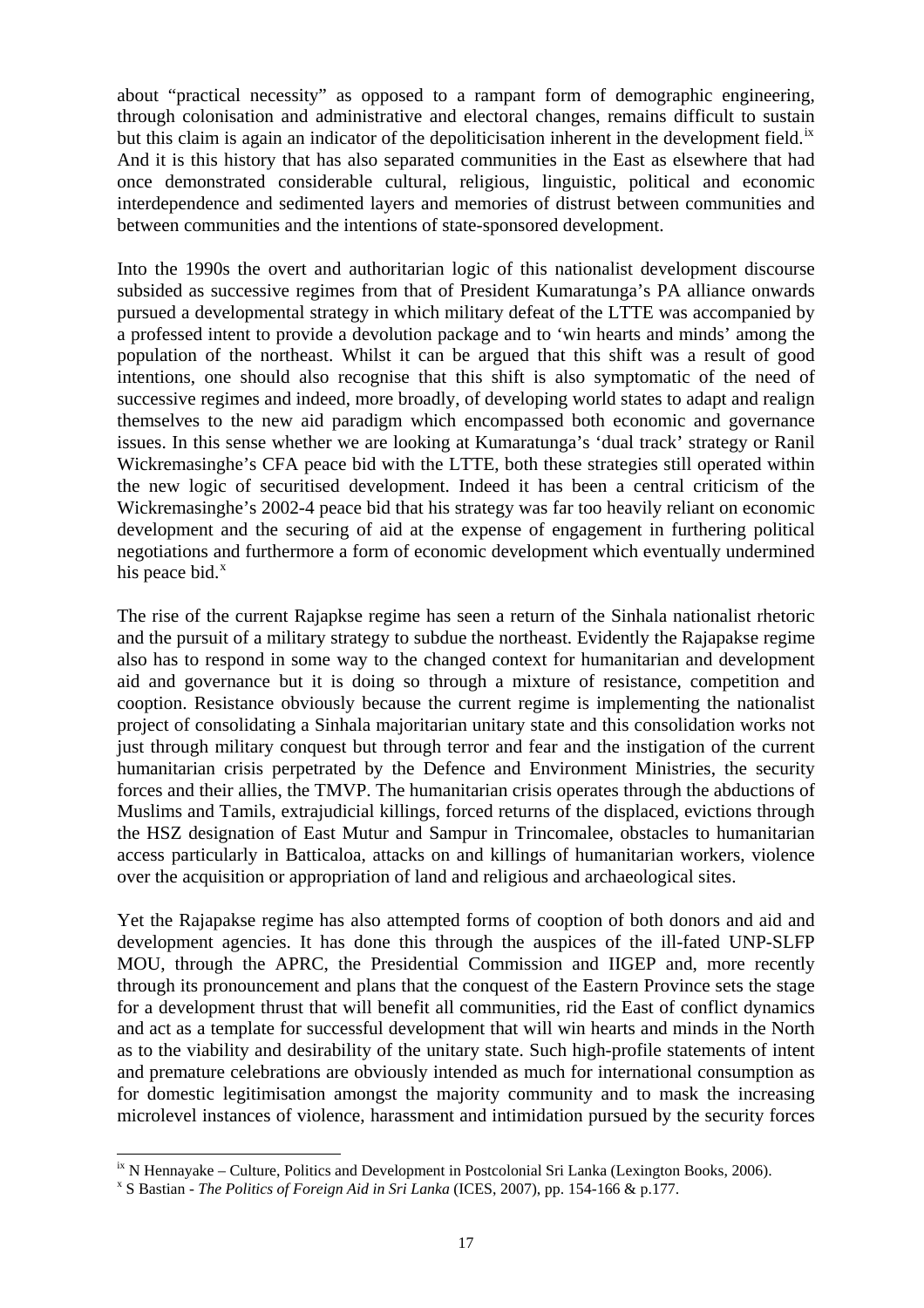and their proxies, instances which still bear the undeniable logic and expressions of Sinhala nationalism. Professions of secular and equitable development are also intended to veil the return of colonisation implicit in the forced evictions from orremoval of access to residential or agricultural lands through, for example, HSZ designation in East Mutur/Sampur or by designating 'National Park' boundaries in Lahugala DS division of Amparai, actions deliberately targeted at the Tamil and Muslim communities of the East. One should also note the profound militarisation of development committees and the whole structure of the administrative machinery of the Province. In this sense, despite the gloss and spin of the current professed development strategy, in actuality, we see a return to the militarised and highly nationalistic and exclusifying colonisation of old.

The danger here is that the donors and development agencies will be won over by the development discourse and will give up on a political solution in the shared belief that accelerated development is the key to securing the resolution of conflict. If we focus on some of the planned development projects we can see the manner in which this pattern is being borne out. As I suggested above at the macro-level, the State is pursuing development shorn of the overt articulations of Sinhala nationalism that once characterised the AMP, whilst at the micro-level, on the ground and locally through threats and violence this logic is fully present. For example, if one scrutinises the creation of the SEZ which was gazetted in October 2006 well before the Mutur/Sampur HSZ and the design of the Metro-Urban Development Plan for Trincomalee, one can see that these plans might appear, especially to donors, as the innocuous pursuit of a much-needed strategy for intensive and accelerated industrial, port, tourist and rural capitalist development in the district couched in secular, technocratic language and that the reaction of some political actors and local communities to the issue is merely a result of confusion between the designation of the HSZ and the SEZ. $^{x_1}$ The same might be said province-wide, for that matter, of the proposed '180 Day Development Plan'.<sup>[xii](#page-17-1)</sup> As long as development is even handed and not outwardly tainted by ethnonationalist logic it is not only considered safe but also the route out of the conflict. And, once you have accepted that development is the key, it is only a short step away from accepting that, in the midst of conflict and tension, it is perfectly 'normal' to pursue intense securitisation of the process.

The danger here as Danni Sriskandarajah, once opined is that we are once again putting "the development cart before the conflict resolution horse"<sup>[xiii](#page-17-2)</sup> without the donors willing to face up to the fact that, as local Tamil and Muslim communities and their representatives in the environs of Trincomalee will tell you, 'development' has in the past resulted in demographic alterations and little immediate benefits to those from the minority communities. Furthermore, there are no safeguards to prevent this happening again through the logic of Sinhala majoritarianism and patronage. The only safeguard that can be pursued is a politically formulated one which must lie in radical devolution and decentralisation in order to curb the centre's hold over local and regional space.

Whilst, humanitarian agencies and human rights advocates have all drawn attention to the aforementioned serious abuses on the part of the State and its apparatuses, I would argue that unless we draw attention to the way in which the government is currently pursuing

 $\overline{a}$ 

<span id="page-17-0"></span><sup>&</sup>lt;sup>xi</sup> See Gazette Extraordinary of the Democratic Socialist Republic of Sri Lanka, No, 1467/3, October 16th, 2006, (Govt. of Sri Lanka Printing Dept) and 'The Development Plan for Trincomalee Metro-Urban Development Area', Urban Development Authority, 2007.

<span id="page-17-1"></span>xii See SCOPP - 'Sri Lanka's East after Liberation: Prospects and Challenges': http://www.defence.lk/new.asp?fname=20070922\_04

<span id="page-17-2"></span>xiii Dhananjayan Srikandarajah - 'The Returns of Peace in Sri Lanka: the Development Cart before the Conflict Resolution Horse', *Journal of Peacebuilding and Development*, 2003, Volume 1 Number 2.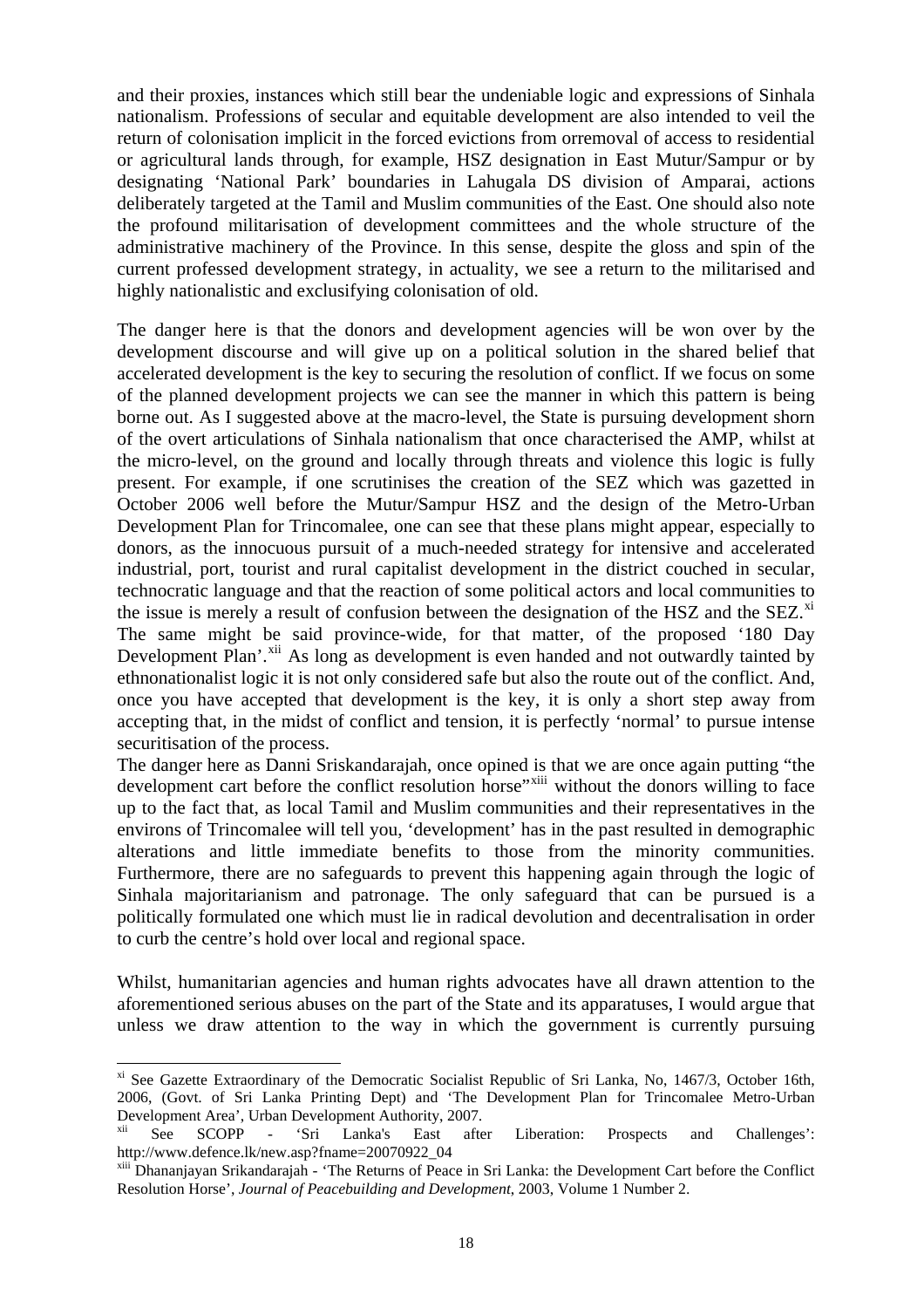development, that bears all the hallmarks of the long-term strategy of colonisation, then we cannot fully confront the intentionality, and the cold calculations and reasoning of state that are at work. Human rights frameworks do not necessarily adequately capture this intentionality, they remain demands that the State respect the rule of law, that they follow universal norms, principles and conventions, that the displaced are treated according to the guiding principles on internal displacement, that HSZs are used for their declared purpose, that the freedom of movement for 'minority' groups is respected etc. but they do not always provide for a fuller political confrontation or contestation of what is currently at work in the Eastern Province or the frameworks for a political solution to the current crisis. I am not saying that we abandon the human right perspective as it is crucial but that the framework is insufficient as the State which, can readily absorb the pressure of the critique about human rights, may in the end control and co-opt humanitarian and development agencies in the process of achieving its goals, leaving humanitarian and development agencies as arms of state counter-insurgency. It remains essential therefore that donors, agencies and observers tie together the development and human rights perspectives so that the political intentionality of the present regime is rendered completely transparent and set themselves boundaries to combat cooption. However, it remains to be seen whether many IGOs INGOs and NGOs are willing to cross this bridge given the threat that pursuing a politically conscious programme may present to firstly, their often self-professed neutral, 'non-partisan' or non-political mandate, however empty such professions are, and, secondly, to the overriding imperatives of fulfilling humanitarian and development mandates regardless of the deteriorating context.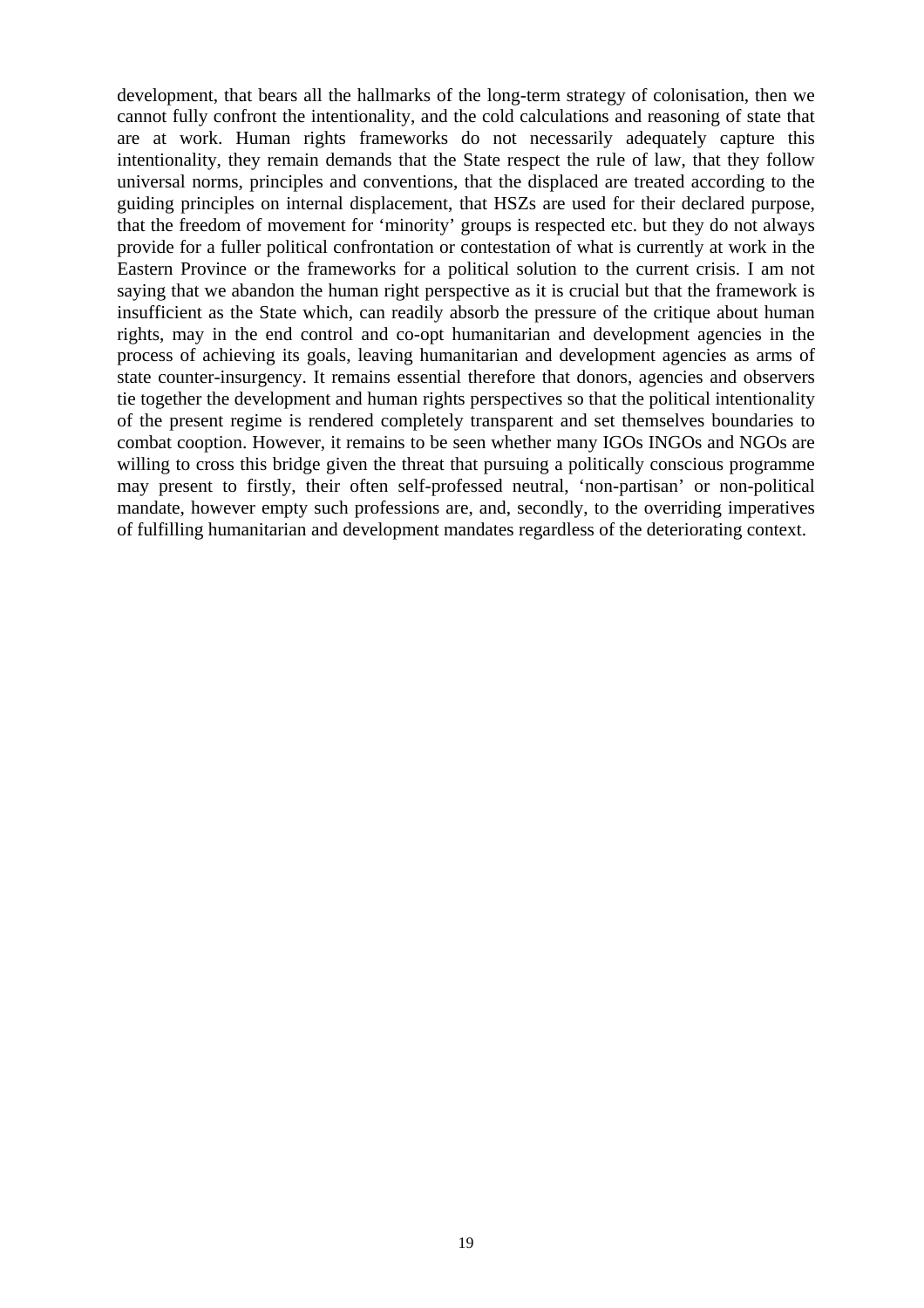# **Human Rights, Humanitarian Standards and the War in Sri Lanka**

### **Dr Paikiasothy Saravanamuttu**

Executive Director, Centre for Policy Alternatives

The positions and policies of the principal protagonists in the war in Sri Lanka will determine the prospects for desperately needed human rights protection and observance of international humanitarian standards. Indeed, the current situation of civilian fear, insecurity and misery is attributable to the emergence of the GOSL and the LTTE as mirror images of the other. Both have chosen to rely predominantly, if not exclusively, on the use of force to advance their perceived interests. In doing so, they have relegated the primary issue of human security to one of scant importance, if any importance at all. International and civil society efforts notwithstanding, there is every prospect of the space for human rights violations and humanitarian tragedy increasing with the intensification of hostilities in the north. Intensified and protracted conflict underpinned by the further polarization of perspectives and interests poses the seemingly insuperable challenge in respect of what can be done to alleviate civilian suffering. Should all efforts be concentrated on stopping the war or should they focus on ensuring to the extent possible that the war is fought with a minimum of civilian suffering?

In terms of what is practical and feasible in the current context, it would seem that efforts to stop the war, laudable in themselves will not succeed against the polarization referred to above. Put another way, both sides are caught in a "trap" of their own making in which a clear and decisive military victory is believed to be possible and forthcoming, in their respective favour. On the one side, human rights violations and humanitarian tragedy are secondary at the very most and more often than not human rights protection and humanitarianstandards are seen as inconveniences or encumbrances in the march to certain victory. The raising of such concerns are accordingly labeled as the hallmarks of a conspiracy designed for the sole purposes of rescuing the other side from the jaws of defeat. This is mirrored by a cynical calculation that human rights violations and humanitarian tragedy will swing international opinion and assistance as well as a matching disregard in the conduct of hostilities for human security and international standards relating to the treatment of civilians caught up in armed conflict. The fighting in the east was replete with examples of this from both sides. Will the fighting in the north be any better?

In such a context, civil society in particular has no other option than to continue to try to focus the attention of the protagonists on human rights and humanitarian concerns with the minimum aim of mitigating civilian suffering. This requires convincing he protagonists that civilian suffering should not be exploited for political gain but should be accorded precedence even when a clash with political interests is perceived. This is by no means easy in the face of entrenched positions and determination to defend them.

For instance, it has been reported that the LTTE has refused to guarantee the security of ships carrying the Red Cross flag, when taking food supplies to the Jaffna Peninisula. This is connected to the LTTE demand that the A9 land route be re-opened and allegations that the vessels will also ferry military equipment and personnel to the peninsula. Should not civilian suffering take precedence? Is there an acceptable logic to the argument which seems to say that the alleviation of civil suffering over the long term ( i.e. the reopening of the A9) has to be secured by compounding it ( the consequences of the refusal to guarantee safety and security of ships bearing the ICRC flag) in the short term ?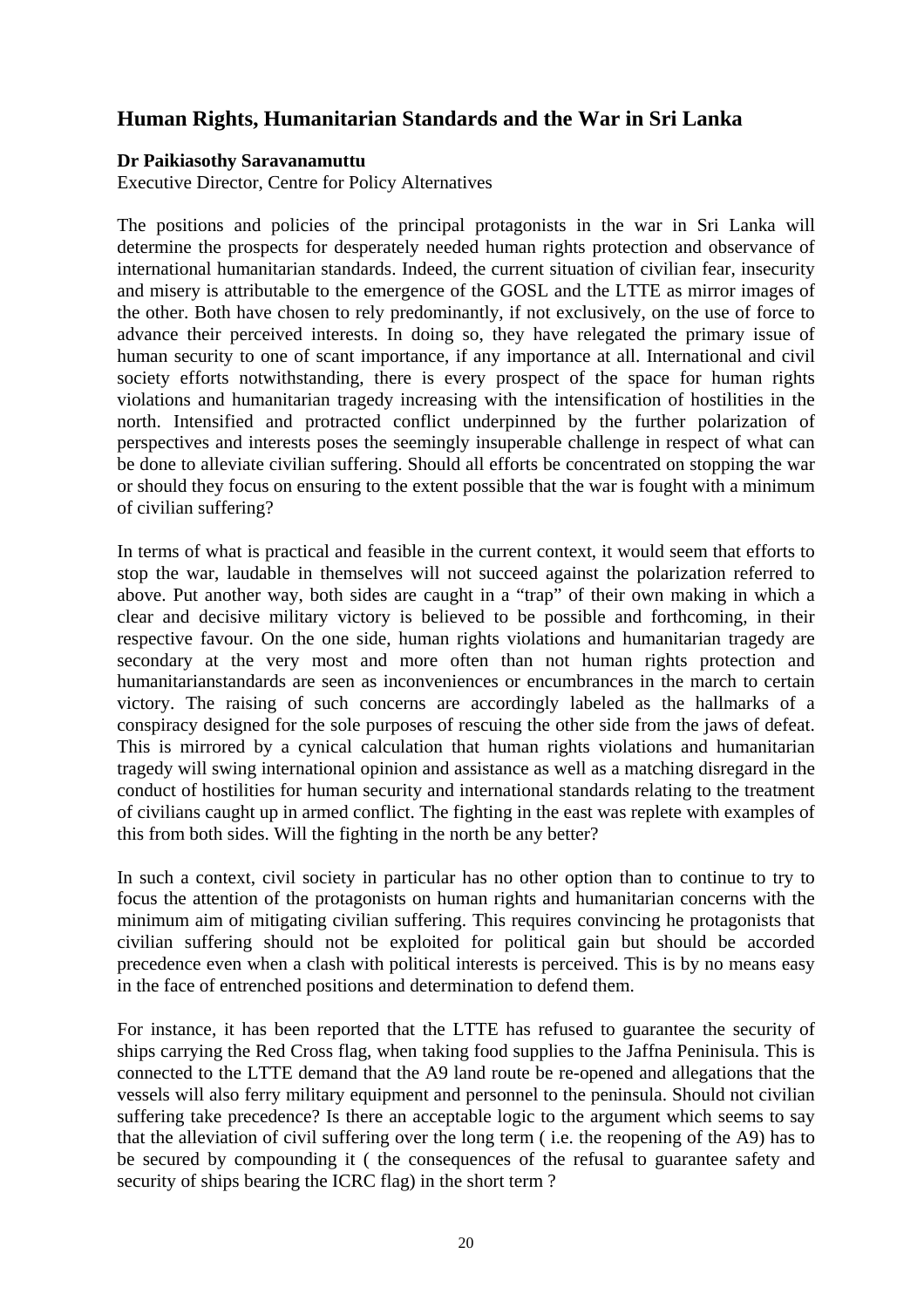Another example of this are the reported instances of the LTTE forcibly preventing civilians from moving to places of safety in the face of bombing and bombardment by government forces. Whilst, given the current logic, it is in the military and political interests of the government forces to ensure depopulation of areas under LTTE control and it is in the interests of the LTTE to demonstrate that despite horrendous privation and suffering, the civilian population did not "desert" them, should civilians be treated as pawns in a bloody chess game between actors who conceive of them in instrumental terms only?

Can there be a concerted focus of advocacy efforts on a human rights and humanitarian standards agreement or memorandum of understanding between the two sides that conditions the conduct of hostilities between them, since a cessation of hostilities in the current context appears to be extremely remote? This would ideally revolve around the Common Article 3 of the Geneva Conventions and incorporate the Deng Principles on the rights of Internally Displaced Persons. It could incorporate agreement with regard to Zones of Peace and ensure that places where civilians seek shelter and refuge from the fighting are not targeted by either side.

Such an initiative itself has to be focused, targeted and political in nature. Civil society will have to take the initiative and canvas whatever support it can from the international community. Exclusive and even primary reliance on the latter is misplaced in that the international community in the main, is not disposed towards proactive involvement in Sri Lanka and the key players that are involved either subscribe to the "war against terror" approach of the government and/or accord precedence to their economic and commercial interests.

Accordingly, civil society should take stock of the relations it has with the principal protagonists and explore existing and potential avenues of influence. Buy in from the main protagonists, if it is to be at all attainable, is best sought at the outset by actors with whom they have established relationships of trust and confidence. This should be backed up by persistent international focus on these issues and the identification of them as key benchmarks in any relationship.

Unless civil society is willing and able to even try to influence the protagonist it has best access to, the savagery of the conflict will continue unabated. In this respect, the challenge to civil society to is to be able to differentiate between clearly political goals and human rights and humanitarian ones and the relationship between the two. Is civil society in the context of the conflict in Sri Lanka, a reflection or extension of the principal protagonists or is it able to create and maintain a space on behalf of the civilians caught up in this brutal conflict?

Civil society has to make this effort or else it will be shown up to be bogus. And rightly so.